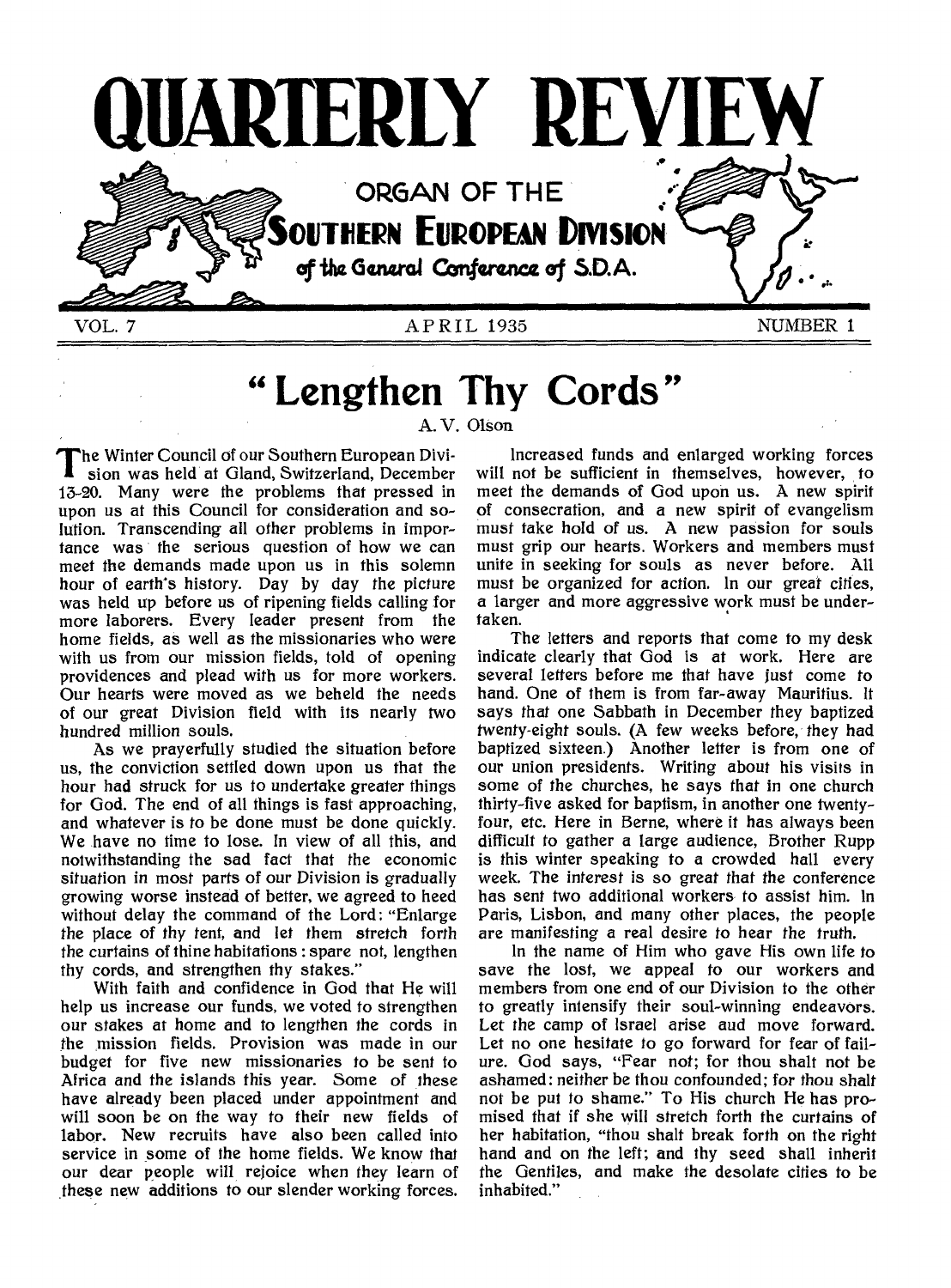# **An Important Winter Council**

Steen Rasmussen

Three months have passed by since the holding of our last Division Winter Council. This meeting was in many respects one of the most important and profitable that we have ever held. Owing to the fact that the last issue of , QUARTERLY REVIEW had just been published when the Council convened, this is our first opportunity, through the columns of our Division organ, to-say -a few words regarding this very helpful meeting.

Once more we were favored in having Elder W. A. Spicer with us during the Council. His daily studies were a source of much encouragement and spiritual help to everyone in attendance. Elder Spicer's note of courage and good cheer always grips and inspires.

True unity and unselfish interest characterized the Council from beginning to end. There was manifest a large degree of real brotherhood and good will. Everyone in attendance did his best to co-operate in the business transacted at the meeting and in helping to solve the various problems that came up for consideration.

The outstanding feature of the meeting was the call to advance which was sounded by our Division president, Brother A. V. Olson. In no previous Council since the Southern European Division was organized were so many new workers. placed under appointment for the mission fields as was the case in connection with this one. This step, however, was only made possible by voting a budget based upon a considerably larger income than that of the preceding year.

In this respect, however, we are following the example set by the General Conference Autumn Council in Battle Creek last fall.. At that meeting there was reported a small increase in General Conference receipts. But because of governmental restrictions in certain European countries regarding the free flow of money from one country to another, it became necessary to reduce appropriations to most of the world divisions, in order that the mission fields served by one of our European Divisions might receive help directly from the General Conference.

Owing to this new arrangement and this help which of a necessity had to be given, our appropriations as a Division were reduced with a sum of \$ 10,000.— Moreover, the reserves of the General Conference treasury are so depleted because of the continued drain upon them in- cident to the world financial crisis, that an unbalanced budget had to be presented at the General Conference Autumn Council.

In view of this situation which faced not only the General Conference Council but also our own Division Council, very definite resolutions were passed,, calling upon our believers in, all parts of the world to rally anew in this time of special opportunity and need by increasing' their tithe and mission offerings with an amount of from 10 to 23 per cent during 1933. When-this matter was discussed in our Division meeting, the brethren in attendance expressed their unanimous approval of this plan, and it was voted that we endeavor during the present year to increase all offerings for foreign missions with an amount equal to 10 per cent over the mission offering receipts for 1934.

A set of very important recommendations were also passed in regard to faithfulness in tithe-paying as well as to carry on a systematic promotion of this divine plan throughout the field.

A renewed call to more efficient and more fruitful efforts along evangelistic lines was given hearty approval by all in attendance. It is hoped that the present year will be the, most fruitful year as far as soul winning is concerned that we have ever had in our Division field.

Due consideration was also given to the many and varied interests and projects connected with our departmental work. it was indeed very cheering to notice that the-publishing work had made very notable forward strides during 1934 compared with the previous year.

The action, however, which will mark our 1934 Winter Council as one of the most notable in Southern Europe was the fact that calls were made for five new missionary families to proceed to the mission fields during the present year. Two families will go to the Equatorial. African Mission ; two to the Madagascar Mission ; one to the Cape Verde Islands, and possibly another family also to the Mauritius Mission. In addition to these families, a sister was also called to go to the Equatorial African Mission as a missionary nurse.

Since the close 'of our Winter Council very encouraging reports have reached our Division office regarding the growing interest which is manifest in many parts of the field in connection with the evangelistic efforts of our ministers. The Spirit of God is arousing men and women everywhere to seek an understanding of what the perplexities of the times in which we live really mean. As the call has been sounded to advance let us in the power and. strength of our advance, let us in the power and strength of our mighty leader go forward in faith and with courage toil on until the work shall gloriously triumph and the kingdom of God be ushered in.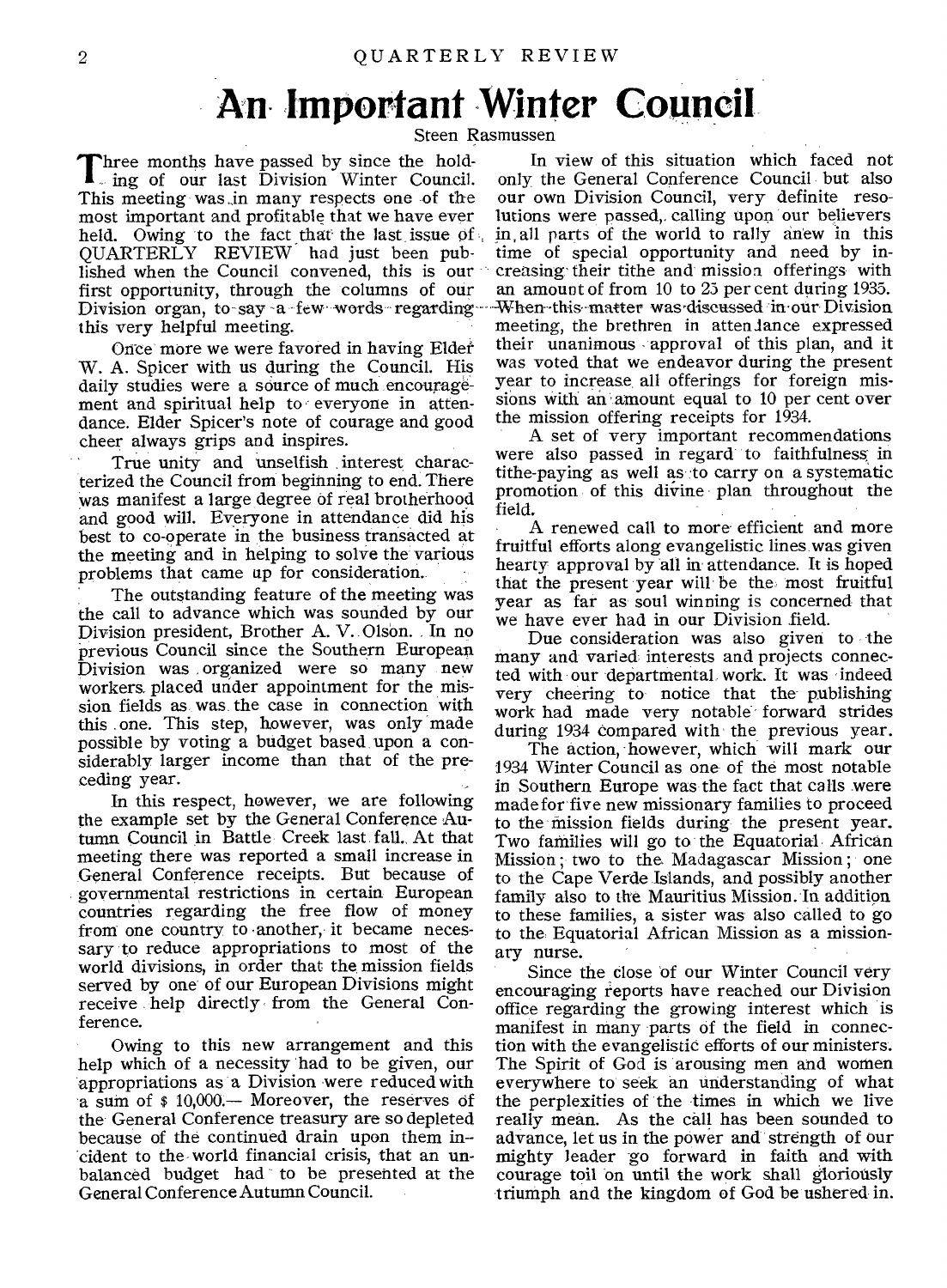# **"Melting Pot" for Missions**

Sabbath, May 4, 1935

The "Melting Pot" is an expression new to most<br>of our workers and believers, although some of our workers and believers, although some will have read about it in our denominational church paper, REVIEW AND HERALD. We shall briefly explain what is meant, and call attention to an action taken by the Division Committee in its recent Winter Council.

In view of the world situation, the uncertainty of the times and the unmistakable signs of the soon coming of Christ, as well as the increasingly difficult problem of financing our expanding mission work, the Division Winter Council unanimously voted to pass the following appeal on to our believers :

"From the records of the Old Testament we learn that the people of Israel brought their ornaments of silver and gold to assist in the building of the sanctuary of God and, as a result, experienced great blessings.

"In view of this example of old and of the fact that the Lord has given to us as His people clear and definite instruction that precludes the wearing of gold and silver ornaments and jewelry generally; and believing that in the homes of our people such ornaments are found and never used; and

*"Whereas,* The present appeal to advance in our home and foreign mission program calls for renewed personal sacrifice in helping to extend the message into all the world, therefore

*"Resolved,* 1. That Sabbath, May 4, 1935, be set aside as a day on which our believers and friends of the message be invited to bring a thank offering of gold and silver ornaments or other objects of jewelry.

"2. That all donated jewelry or ornaments be sent by the conferences or missions to the union office in their respective fields and sold, the proceeds to be reported back to each field and applied on their foreign mission offerings."

In taking this action, it was naturally concluded that some of our believers are in possession of various gold and silver ornaments and jewelry which they would be glad to donate to the cause of foreign missions. It was also felt that others who are acquainted with our movement and our work, but who have not yet become members of the church, might also be glad and willing to join in this plan. No doubt there are some of our believers who, before they accepted the truth, used jewelry in the form of rings, earrings, broaches and bracelets. But these outward adornments have been laid aside in a drawer, chest, case or box and are never being used.

Turning to the old Biblical records re-

garding a special offering which the Lord on a certain occasion asked the children of Israel to make, we read: "And the Lord spake unto Moses, saying, Speak unto the children of Israel, that they bring me an offering; of every man that giveth it willingly ... and let them make me a sanctuary; that  $\overline{I}$  may dwell among them." Ex.  $25:1, 2, 8$ . Further on in the same book we read of how willingly and readily they placed at the disposal of Moses the gold and silver ornaments, the jewelry and other precious objects which they brought with them out of Egypt ; "And they came, every one whose heart stirred him up, and every one whom his spirit made willing, and they brought the Lord's offering to the work of the tabernacle of the congregation, and for all his service, and for the holy garments. And they came, both men and women, as many as were willing hearted, and brought bracelets, and earrings, and tablets, all jewels of gold: and every man that offered, offered an offering of gold unto the Lord." Ex. 35 : 21,22.

The liberality of the people reached such proportions that Moses had to restrain them from further giving. The things called for were for the erection of the tabernacle, and we readily understand the Lord's purpose in having His people bring the treasure of Egypt along when they left that land never to return.

As a people we have also been called upon in the providence of God to erect places of worship in order that the kingdom of God may be advanced. God's work is making wonderful progress. Now is the time for us to make a similar offering to that of Israel of old. Soon the jewels of gold and silver will be of no value. Today it is still time to turn these things into the treasure house of God and make them a blessing to the cause of the Lord. We appeal therefore to such of our believers and workers everywhere who may still be in possession of some trinkets of jewelry and other objects of gold and silver to make a special thank offering to the Lord of the same.

In view of the tremendous responsibility which has been placed upon us as a people and as leaders in God's cause, the brethren assembled in Winter Council voted a budget based upon an increase in tithe and offerings of 10 per cent for the year 1935 over the year 1934.. This was done in order that we might be able not only to keep all our present staff of workers employed, but that we might strengthen the work in our mission fields.

It is our conviction that through the in-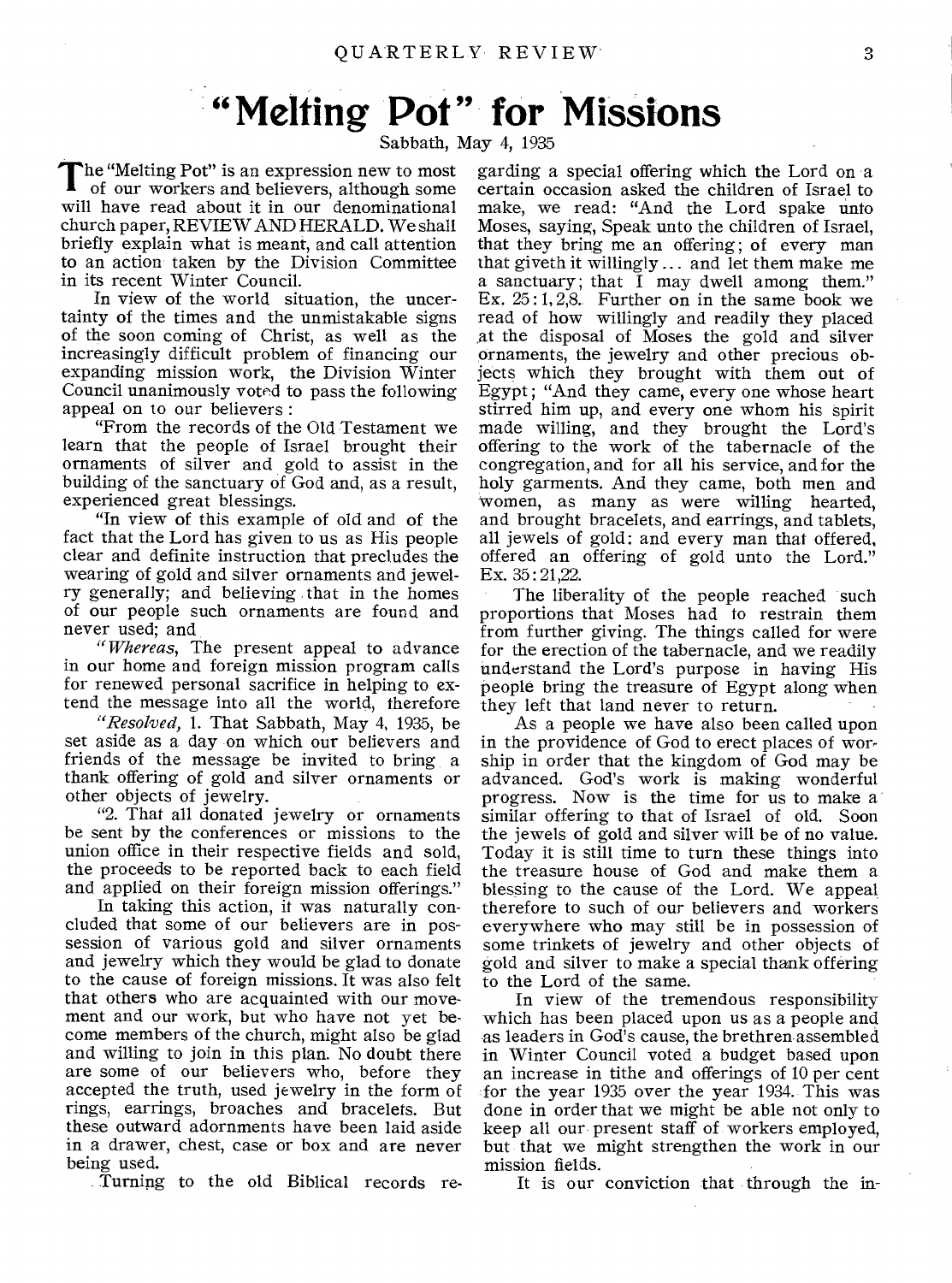gathering of jewelry and of gold and silver ornaments our cause of missions will be greatly benefited. The plan is that the jewelry received be passed on either to the union or local conference or mission treasurer who will endeavor to sell it at the best price obtainable. The sum will then be reported as "Melting Pot" offering to the Southern European Division, and be used as mentioned above, for the advancement of the work in the foreign mission fields.

Remember the date : *May 4, 1935.* It might be well for our workers to call attention in the churches to this special offering two or three weeks beforehand.

> Fr. Brennwald Treasurer Southern European Division

## Literature Ministry in 1934

Dark clouds were hovering over the world ho-<br>rizon as we entered the year 1934. And truly rizon as we entered the year 1934. And truly it has been no easy year for the human race.. In most fields of our Division the depression. has been just as severe as in former years. In many places it has even grown worse. Political turmoil has created uneasiness and disorganization. In a number of cases the situation grew so tense that for a time our colporteurs could not proceed with their work. In several countries the enemy made determined efforts to stop our work by decrees and persecution.

It has been in such adverse circumstances, that the Lord has given us a great victory in our literature ministry. The Division colporteur sales show an increase of 10,748.58 gold dollars, bringing our sales just a little above our record year 1930. We appreciate the earnest endeavors put forth by our colporteurs as shown in a higher percentage of working hours. The average, sales per hour has increased from \$ 0.36 in 1933 to \$ 0.39 in 1934.

The hand of God has been with our col-, porteurs in time of persecution. In one of our, eastern fields a colporteur met a school teacher who was very bitter against our work. He gathered a crowd intending to give the colporteur a good beating. As they were dragging our brother outside the village, a big ruffian armed with a stick joined them. But on hearing it was an Adventist he took his defence saying: "If this man is an Adventist we should not do him any harm. I was once in an Adventist meeting. Nobody can pray like they do." In view of his determined attitude nobody dared strike our colporteur. The school teacher was furious and said: "Then let us take him to the police." The officer had enough sense of justice to examine the colporteur's books. He soon convinced himself that they were just what the people needed. He bought one himself paying cash for it. In

spite of the wrath of the , school master, the example of the police officer was followed by that of several of the people who had first intended to beat our brother. Thus the Lord has many different ways to send deliverance and help in time of trouble.

Most inspiring is the uplifting influence of this blessed work. Reports of souls saved are coming constantly from the different fields.. Jugoslavia sent word that around a hundred persons are interested by the colporteurs during the year, several of whom have already been baptized. A sister near Belgrade found a woman who was just getting ready to hang herself. She presented to her the love of the Saviour. New courage sprang up in her troubled heart. Now this person rejoices in the truth and has won several others to the blessed hope.

Another sister found a woman who could not read: "I would buy a book if I could read", the woman said; "Could'nt you come and teach me ?" The colporteur did come. Soon she learned to spell and to read. She bought a book, later a Bible and is now a happy member of the church.

Our two large annual literature campaigns have also been attended with the special blessing of God. Our Big Week report shows a gain of \$ 500.— The Harvest Ingathering official figure is \$ 1000.— short of the preceding year's. But in reality our campaign made a gain of around \$ 500.— The discrepancy is due to the fact that the unions with a gain over either 1932 or 1933 were allowed to keep this gain for 1934.

We cite one instance among many of the soul winning characters of these great missionary campaigns:

Two years ago, Brother 0. A. Succar in Spain solicited an offering from a man in charge of a small factory. Later the colporteur who was working in Valencia at the time was sent by Brother Succar to sell the man a book. He was able to sell him "Great Controversy", and later other books and magazines. He was invited to the meetings by the colporteur, and his interest in the books and meetings induced him to tell of the new-found faith to his wife and daughters who were fervent Catholics. Together with his wife and three daughters he attended all the meetings in the Adventist hall from then on, and they accepted all the light as fast as it was revealed to them. As a result of the Harvest Ingathering visit by Brother Succar in 1932, this family has now accepted the truth, and they have since brought another man and his wife into the truth. Thus seven precious souls have been won as a result of the Ingathering campaign.

This is not the end of the story. In the same city there lived a very pious Catholic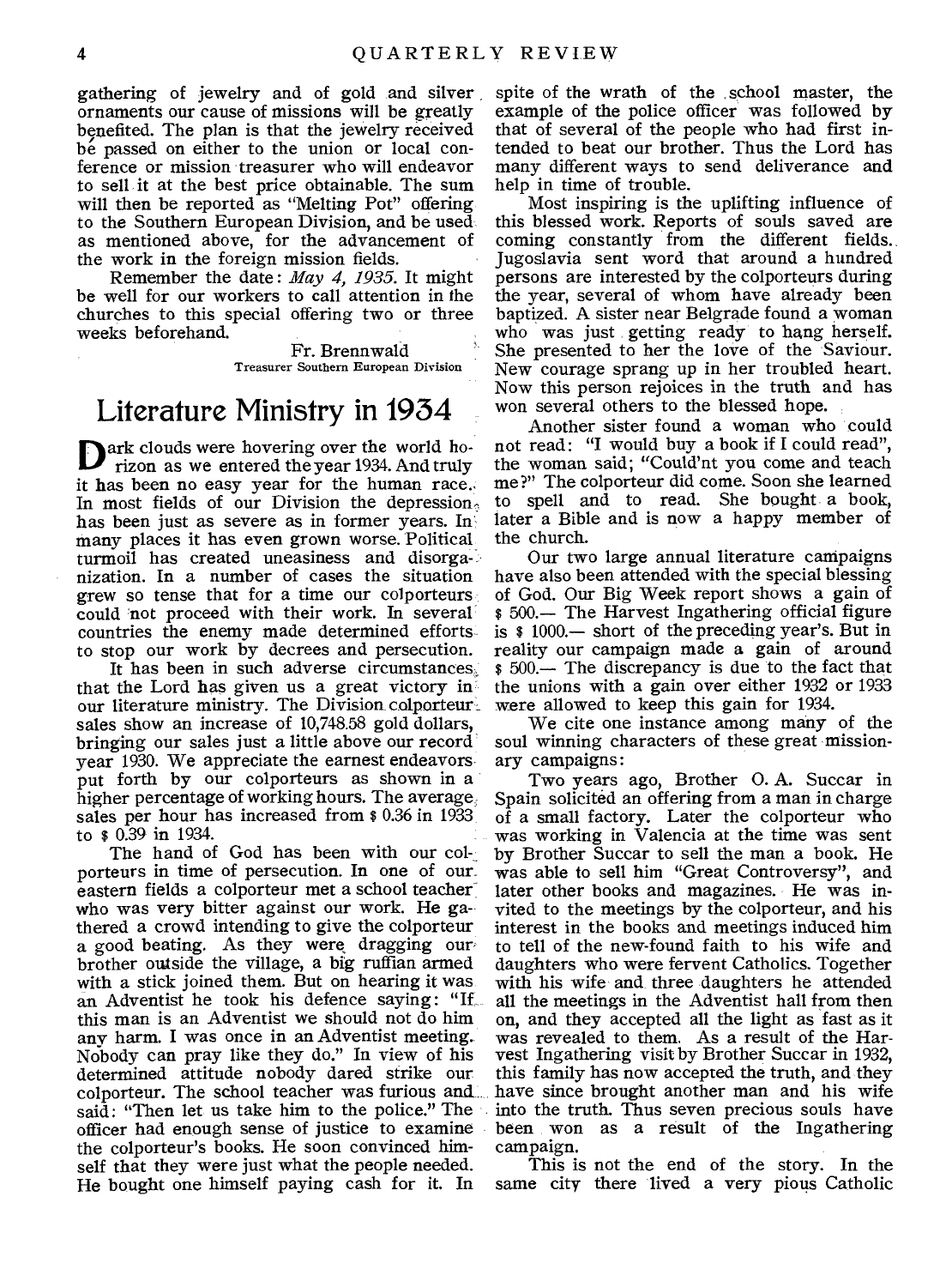#### QUARTERLY REVIEW

 $\Delta\phi$  and  $\Delta\phi$  are the second contributions of the second contribution  $\Delta\phi$ 

 $\sim$ 

### Statistical Report of the Southern Europ. Div. of S.D.A. for the Quarter Ending Dec. 31, 1934

| Name of Conference<br>or Mission                                                                                                                                                                                                                                                                                                  | 7<br>Number o<br>Churches   | Previous<br>Membership                                          | Baptism                 | Vote                                               | Letter                                                    | Total Gains                                  | Apostasy                                                                    | Death                                 | Letter                                | Total Losses                               | Gain<br><b>Net</b>                           | Present<br>Membership                                 | Ord, Ministers                            | Lic. Ministers                                  | Mtss.<br>Licentiates<br>Other Workers                      |                                                                                                        | Canvassers                                                        | Workers<br>Total                           | Number of<br>Sab, Schools               | Sab. School<br>Membership                                         | Average<br>Attendance                         |
|-----------------------------------------------------------------------------------------------------------------------------------------------------------------------------------------------------------------------------------------------------------------------------------------------------------------------------------|-----------------------------|-----------------------------------------------------------------|-------------------------|----------------------------------------------------|-----------------------------------------------------------|----------------------------------------------|-----------------------------------------------------------------------------|---------------------------------------|---------------------------------------|--------------------------------------------|----------------------------------------------|-------------------------------------------------------|-------------------------------------------|-------------------------------------------------|------------------------------------------------------------|--------------------------------------------------------------------------------------------------------|-------------------------------------------------------------------|--------------------------------------------|-----------------------------------------|-------------------------------------------------------------------|-----------------------------------------------|
| 1                                                                                                                                                                                                                                                                                                                                 | $\overline{2}$              | 3                                                               | 4                       | 5                                                  | 6                                                         | 7                                            | 8                                                                           | 9 10                                  |                                       | 11                                         | 12                                           | 13                                                    | 14 15                                     |                                                 |                                                            |                                                                                                        | $16'17 \cdot 18 \cdot 19$                                         |                                            | 20                                      | 21                                                                | $22\,$                                        |
| 1. SOUTHERN EUR. DIV.                                                                                                                                                                                                                                                                                                             |                             |                                                                 |                         |                                                    |                                                           |                                              | $\boldsymbol{\mathcal{I}}$                                                  |                                       |                                       |                                            |                                              |                                                       | 6                                         | 5                                               | 8                                                          |                                                                                                        |                                                                   | $-19$                                      |                                         |                                                                   |                                               |
| 2. FRANCO-BELGIAN U. C.<br>3.<br>Belgian<br>Conference.<br>4.<br>East France<br>- 20<br>$\mathcal{A}^{\pm}$<br>$\cdots$<br>5.<br>North $\lambda$<br>Þ<br>$\cdots$<br>6.<br>South<br>$\mathfrak{D}$<br>$\bullet$<br>.                                                                                                              | 11<br>17<br>13<br>24<br>65  | 532<br>423<br>533<br>548<br>2036                                | 4<br>5<br>10<br>5<br>24 | 1<br>3<br>1<br>$5^{\circ}$                         | 9<br>15<br>- 9<br>34<br>67                                | 14<br>23<br>20<br>39<br>96                   | $12 - 4$<br>8<br>$\boldsymbol{2}$<br>$\boldsymbol{2}$<br>24 11              | 3<br>$1 \t14$<br>3                    | 19<br>7<br>28<br>68                   | 35<br>18<br>17<br>33<br>103                | -21<br>5<br>з<br>6<br>$-7$                   | 511<br>428<br>536<br>554<br>2029                      | 3<br>5<br>5<br>3<br>6<br>22               | $\cdot$ 1<br>4<br>з<br>4<br>3<br>15             | 2,<br>3<br>4<br>9<br>3<br>21                               | -1<br>3<br>1<br>-<br>5                                                                                 | $\cdot$ 16<br>$\div$ 9<br>15<br>15                                | 7<br>31<br>22<br>31<br>27<br>55 118        | 18<br>17<br>15<br>30 <sup>2</sup><br>80 | 603<br>429<br>493<br>435<br>1960                                  | 511<br>347<br>367<br>385<br>1610              |
| 7. JUGOSLAVIAN UNION CONF.                                                                                                                                                                                                                                                                                                        |                             |                                                                 |                         |                                                    |                                                           |                                              |                                                                             |                                       |                                       |                                            |                                              |                                                       | 4                                         | 1                                               | 3                                                          | -1                                                                                                     |                                                                   | 9                                          |                                         |                                                                   |                                               |
| 8.<br>Danube Conference.<br>9.<br>Sava<br>$\pmb{\ast}$<br>10.<br>Morava<br>ď                                                                                                                                                                                                                                                      | 56<br>29<br>21              | 1351<br>554<br>621                                              | 40<br>21<br>14          | 8                                                  | $\overline{\phantom{a}}$<br>$\equiv$                      | 48<br>21<br>14                               | 10<br>7<br>6                                                                | $\boldsymbol{2}$<br>$\mathbf{1}$<br>4 | $\boldsymbol{2}$<br>$\mathbf{1}$<br>5 | 14<br>9<br>15                              | 34<br>12<br>$-1$                             | 1385<br>566<br>620                                    | 5<br>3<br>3                               | $\boldsymbol{2}$<br>$\mathbf{1}$<br>1           | شب<br>1                                                    | $\overline{\phantom{a}}$<br>$\overline{\phantom{a}}$                                                   | 21<br>13<br>24                                                    | 28<br>17<br>29                             | 56<br>30<br>23                          | 1727<br>755<br>757                                                | 1411<br>606<br>576                            |
|                                                                                                                                                                                                                                                                                                                                   | 106                         | 2526                                                            | 75                      | 8                                                  |                                                           | 83                                           | 23                                                                          | $\overline{7}$                        | 8                                     | 38                                         | 45                                           | 2571                                                  | 15                                        | 5                                               | $\overline{4}$                                             | $\mathbf 1$                                                                                            | 58                                                                | 83                                         | 109                                     | 3239                                                              | 2593                                          |
| 11. RUMANIAN UNION CONF.<br>West Muntenian Conference 112<br>12.<br>13.<br>$\mathbf{v}$<br>$\cdots$<br>East<br>$\bullet$<br>14.<br>$\pmb{y}$<br>North Moldavian<br>$\sim$ $\sim$ $\sim$ $\sim$<br>15.<br>South »<br><b>x</b><br>.<br>$\dots$ 119<br>Transylvanian<br>$\blacktriangleright$<br>16,<br>17.<br>$\mathbf{p}$<br>Banat | 69<br>66<br>50<br>58<br>474 | 4217<br>2164 30<br>2305<br>1572<br>3026 46<br>1580<br>14864 262 | 81<br>63<br>26<br>10    | 15<br>15<br>$\bf{8}$<br>12<br>19 42<br>8<br>77 312 | 82<br>34<br>32<br>36<br>-86                               | 178<br>85<br>103<br>-74<br>107<br>104<br>651 | k<br>30<br>19<br>$30 - 5$ 35<br>$2 \t 7$<br>61 15 50<br>11.10<br>153 48 328 | 7<br>4                                | -71<br>-34<br>- 54<br>84              | 108<br>57<br>70<br>63<br>126<br>105<br>529 | 70<br>28<br>33<br>11<br>$-19$<br>$-1$<br>122 | 4287<br>2192<br>2338<br>1583<br>3007<br>1579<br>14986 | 4<br>11<br>10<br>6<br>$\frac{8}{9}$<br>55 | 4<br>3<br>$\boldsymbol{2}$<br>4<br>5<br>3<br>23 | 5<br>$\frac{3}{3}$<br>$\mathbf{1}$<br>$\overline{4}$<br>16 | 2<br>$\mathbf{1}$<br>-1<br>$\mathbf{1}^{\prime}$<br>$\mathbf{1}$<br>$\overline{2}$<br>$\mathbf 1$<br>9 | $\overline{\phantom{a}}$<br>27<br>13<br>18<br>16<br>11<br>114 217 | 8<br>48<br>30<br>30:<br>-30<br>29.45<br>26 | 112<br>72<br>71<br>$-55$<br>139<br>63   | 7025<br>.3015<br>3527<br>.2365<br>4256<br>2345<br>512 22533 19009 | -4820<br>2574<br>3140<br>1978<br>4197<br>2300 |
|                                                                                                                                                                                                                                                                                                                                   |                             |                                                                 |                         |                                                    |                                                           |                                              | $\pm$ $\pm$                                                                 |                                       |                                       |                                            |                                              |                                                       |                                           |                                                 |                                                            |                                                                                                        |                                                                   |                                            |                                         |                                                                   |                                               |
| 18. SWISS UNION CONFERENCE<br>191 German Swiss Conference<br>20.<br>Leman<br>y)                                                                                                                                                                                                                                                   | 34<br>20<br>54              | 1406 23<br>83<br>2389                                           | -5<br>28                |                                                    | 3 10<br>1 14<br>424                                       | 36<br>20<br>56                               | $25 -$<br>9≅<br>34.11                                                       | -8<br>3                               | - 19<br>14<br>33                      | 52<br>26<br>78                             | $-16$<br>$-6$<br>$-22$                       | 1390<br>977<br>2367                                   | $\frac{9}{5}$<br>14                       | $\mathbf{1}$<br>s<br>4                          | 8<br>$\mathbf{1}$<br>9                                     | 5<br>7<br>12                                                                                           | 25<br>15<br>40                                                    | 48<br>31<br>79                             | 25                                      | 34 1275<br>667<br>59 1942                                         | 977<br>566<br>1548                            |
| 21. IBERIAN UNION MISSION<br>22.<br>Spanish Mission<br>23.<br>Portuguese »<br>24.<br>Madeira<br>Y)                                                                                                                                                                                                                                | 10<br>6<br>1                | 358<br>277<br>40                                                | 4<br>6<br>3             | $\mathbf{1}$                                       | 6<br>$\overline{\phantom{0}}$<br>$\overline{\phantom{a}}$ | 10<br>$\overline{\phantom{a}}$<br>3          | $\boldsymbol{4}$<br>$2: -$                                                  | $\frac{2}{2}$                         | 8<br>$\mathbf{1}$                     | 10<br>7<br>$\boldsymbol{2}$                | -<br>${\bf 1}$                               | 358<br>277<br>41                                      | 4<br>$\frac{3}{2}$<br>--                  | 1<br>5<br>3<br>1                                | 1<br>5<br>$\overline{2}$<br>1                              | $\mathbf{1}$                                                                                           | 19<br>14<br>1                                                     | 6<br>32<br>$\frac{22}{3}$                  | 19<br>6<br>2                            | 411<br>204<br>66                                                  | 391<br>233<br>65                              |
|                                                                                                                                                                                                                                                                                                                                   | 17                          | 675                                                             | 13                      | $\mathbf{1}$                                       | 6                                                         | 20                                           | 6                                                                           | $\overline{\mathbf{4}}$               | 9                                     | 19                                         | $\mathbf{1}$                                 | 676                                                   |                                           | 9 10                                            | 9                                                          | $\mathbf{1}$                                                                                           | 34                                                                | 63                                         | 27                                      | 681                                                               | 689                                           |
| 25. ITALIAN UNION MISSION<br>26.<br>North Italian Mission<br>27.<br>South<br>æ<br>D                                                                                                                                                                                                                                               | 15<br>12                    | 361<br>284                                                      | 3<br>$\boldsymbol{2}$   | 4                                                  | 8<br>8                                                    | 11<br>14                                     | $\alpha$ .<br>$3 -$<br>$7 -$                                                | $\mathbf{1}$                          | 7<br>9                                | 11<br>16.                                  | $-2$                                         | 361<br>282                                            | 2<br>4<br>3                               | 1<br>4<br>3                                     | 4<br>$1 -$<br>4                                            | $\Box$<br>$\mathbf{1}$                                                                                 | 19<br>$\overline{7}$                                              | 7<br>28<br>18                              | 18<br>15                                | 402<br>325                                                        | 358<br>311                                    |
|                                                                                                                                                                                                                                                                                                                                   | 27                          | 645                                                             | 5                       | 4                                                  | 16                                                        | 25                                           | $10^{\circ}$                                                                | $\mathbf{1}$                          | 16                                    | 27                                         | $^{-2}$                                      | 643                                                   | 9                                         | 8                                               | 9                                                          | 'n,                                                                                                    | 26                                                                | 53                                         | 33                                      | 727                                                               | 669                                           |
| 28. NORTH AFRICAN UNION MISS.<br>29.<br>Algerian Mission $\ldots \ldots \ldots$<br>30.<br>Moroccan<br>$\bullet$                                                                                                                                                                                                                   | 8<br>$\boldsymbol{2}$       | 217<br>53                                                       | $\boldsymbol{2}$        |                                                    | 8                                                         | 10 <sup>10</sup>                             | 3                                                                           | $\boldsymbol{2}$                      | 7                                     | 12                                         | $-2$                                         | 215<br>53                                             | $\frac{1}{2}$<br>1                        | 2<br>4<br>1                                     | $\,2\,$<br>$\mathbf{1}$                                    | $\boldsymbol{\mathsf{s}}$                                                                              | 8<br>$\boldsymbol{2}$                                             | 3<br>19<br>5                               | 9<br>4                                  | 187<br>. 85                                                       | 146<br>70                                     |
|                                                                                                                                                                                                                                                                                                                                   | 10                          | 270                                                             | $\overline{2}$          |                                                    | 8                                                         | 10                                           | 3                                                                           | $\boldsymbol{2}$                      | 7                                     | 12                                         | $-2$                                         | 268                                                   | 4                                         | 7                                               | 3                                                          | 3                                                                                                      | 10                                                                | 27                                         | 13                                      | 272                                                               | 216                                           |
| 31. EQUAT, AFRIC, MISS.*)                                                                                                                                                                                                                                                                                                         | $\boldsymbol{2}$<br>7       | 93                                                              |                         |                                                    |                                                           |                                              |                                                                             | 3                                     |                                       |                                            |                                              | 93                                                    | 1                                         | $\boldsymbol{2}$                                | 2                                                          |                                                                                                        |                                                                   | 5                                          | 27                                      | 2342                                                              | 2065                                          |
| 32, MADAGASCAR MISSION*)<br>33. MAURITIUS MISSION*)                                                                                                                                                                                                                                                                               | 9                           | 311<br>484 16                                                   |                         |                                                    |                                                           | 16                                           |                                                                             | $\overline{2}$                        |                                       | 3<br>$\overline{2}$                        | $-3$<br>14                                   | 308<br>498                                            | 3                                         | $\mathbf{1}$<br>$2 -$                           | 9<br>12                                                    | $\boldsymbol{2}$                                                                                       | - 11<br>1                                                         | 26<br>15                                   | 15<br>30                                | 739<br>859                                                        | 586                                           |
| 1. Southern European Division $\cdots$                                                                                                                                                                                                                                                                                            |                             | $0000 - 04$                                                     |                         |                                                    | $E = 67$                                                  | $\alpha$                                     |                                                                             |                                       |                                       | $01 - 11 - 60 = 100$                       |                                              | RECAPITULATION<br>7, 0000, 00, 15                     | -6                                        | 5                                               |                                                            | $\frac{8}{3}$ –                                                                                        |                                                                   | -19                                        |                                         |                                                                   | 556                                           |

| $\mathbf{r}$ . Southern European Division $\mathbf{r}$ |     |                        |        |        |         |            |      |       |           |          |     |     | $-$          | 19  |     |                 |      |
|--------------------------------------------------------|-----|------------------------|--------|--------|---------|------------|------|-------|-----------|----------|-----|-----|--------------|-----|-----|-----------------|------|
| 2. Franco-Belgian Union Conference                     | 65  | 2036 24                | -67    | 96     | 24      | -68<br>11. | 103  | —1    | 2029      | 22<br>15 | 21  |     | 55 118       |     | 80  | 1960            | 1610 |
| 3. Jugoslavian                                         | 106 | - 75<br>2526           |        | 83     | 23.     |            | 33   | 45    | 2571      | 15       |     |     | 58           | -83 | 109 | 3239            | 2593 |
| 4. Rumanian                                            | 474 | 14864 262              | 77 312 | 651    | 153     | 48 328     | 529  | 122   | 14986     | 55<br>23 | 16  |     | 114 217      |     |     | 512 22533 19009 |      |
| 5. Swiss                                               | 54  | 2389 28                | 24     | 56     | 34.     | 11 33      | 78   | $-22$ | 2367      | 14       |     | 12  | $40^{\circ}$ | 79  | 59  | 1942            | 1543 |
| 6. Iberian Union Mission                               |     | 675<br>13              |        | 20     |         |            | 19   |       | 676       | 9'10     |     |     | 34           | 63  | 27  | 681             | 639  |
| 7. Italian<br>$\mathbf{z}$<br>. <i>. .</i>             | 27  | 645                    | 16     | 25     | 10      | 16         | 27   | $-2$  | 643       |          |     |     | 26           | 53  | 33  | 727             | 669  |
| 8. No rth African Union Mission                        |     | 270                    |        | $10 -$ | з       |            | 12   | $-2$  | 268       |          |     |     | 10           | -27 | 13  | 272             | 216  |
| 9. Equat. African<br>.                                 |     | 93                     |        |        |         |            |      |       | 93        |          |     |     |              |     | 27  | 2342            | 2065 |
| 10. Madagascar<br>$\cdots$                             |     | 311                    |        |        |         |            |      | $-3$  | 308       |          |     |     | 11           | 26  | 15  | 739             | 586  |
| 11. Mauritius<br>.                                     |     | 484<br>16              |        |        |         |            |      | 14    | 498       |          |     |     |              |     | 30  | 859             | 556  |
|                                                        |     |                        |        |        |         |            |      |       |           |          |     |     |              |     |     |                 |      |
| Totals 4th quarter 1934                                | 771 | 24293 425              | 99 433 | 957    | $253 -$ | 89 469     | -811 | 146   | 24439 140 | 80       | 102 | -34 | 349 705      |     |     | 905 35294 29536 |      |
| 1933<br>4th                                            | 760 | 23005 329 110 806 1245 |        |        | 230     | 60 788     | 1078 | 167   | 23172 133 | 62       | 105 | 45  | 322 667      |     |     | 894 32248 21844 |      |
|                                                        |     |                        |        |        |         |            |      |       |           |          |     |     |              |     |     |                 |      |

 $\sim$   $\sim$  $\bar{z}$ 

 $\bar{z}$ 

 $\sim$  $\sim$ 

\*) Report for the third quarter 1934.

 $\hat{\mathcal{L}}$ 

 $-5$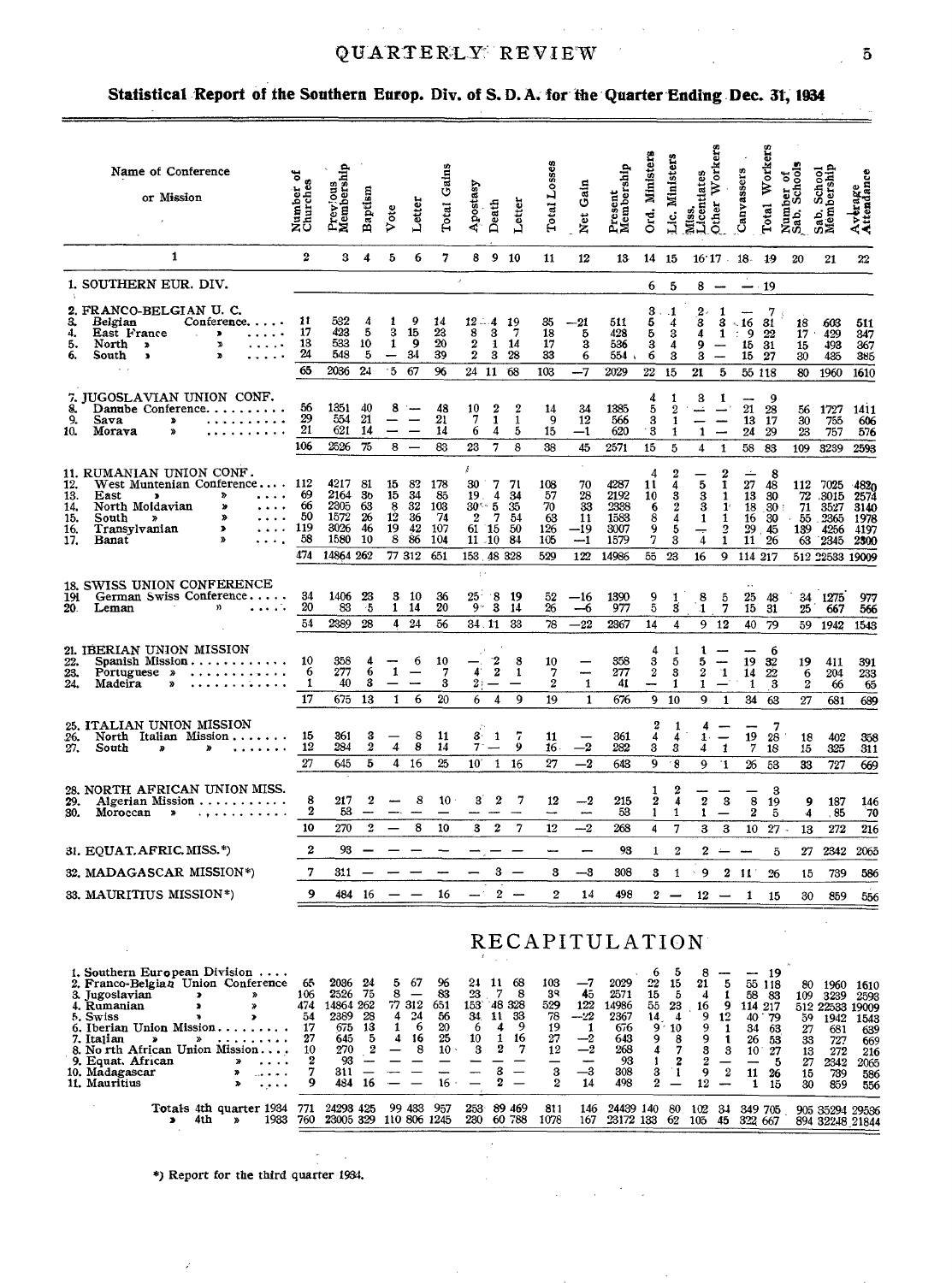### $\verb"QUARTERLY" \verb"REVIEW"$

### Financial Report of the Southern Europ. Division of S. D. A. for the Quarter Ending Dec. 31, 1934

|                                                | Name of Conference<br>or Mission                                                                                                                                                                                                            |                                                                                                    | Tithe<br>Total                                                                                   | Offerings<br>Specials)<br>Total<br>(incl.)                                                            | Contributions<br>for Home<br>Miss, Work                       | Contributions<br>for Local<br>Church Work              | Colporteur<br>Book Sales                                                                               |
|------------------------------------------------|---------------------------------------------------------------------------------------------------------------------------------------------------------------------------------------------------------------------------------------------|----------------------------------------------------------------------------------------------------|--------------------------------------------------------------------------------------------------|-------------------------------------------------------------------------------------------------------|---------------------------------------------------------------|--------------------------------------------------------|--------------------------------------------------------------------------------------------------------|
|                                                | $\mathbf{1}$                                                                                                                                                                                                                                |                                                                                                    | $\overline{2}$                                                                                   | 3                                                                                                     | 4                                                             | $5 -$                                                  | 6                                                                                                      |
| 1.<br>$\frac{2}{3}$<br>4.<br>5.<br>6.          | SOUTHERN EUROPEAN DIVISION<br>FRANCO-BELGIAN UNION CONF.<br>Belgian Conference<br>East France Conference<br>.<br>. 1<br>North ><br>$\ddot{ }$<br>$\blacktriangleright$<br>South »                                                           | F. Fr.<br>מ מ<br>$\mathfrak{D}$ , $\mathfrak{D}$<br>$\mathcal{D}$<br>$\mathfrak{p}$<br>F. Fr.<br>s | 65,418 50<br>52,671,50<br>66,156.50<br>69,999.50<br>254,246,<br>10,042.70                        | $55867 -$<br>57,616.15<br>78.259.20<br>78,638.10<br>270.380.45<br>10.680.01                           | $550 -$<br>82.60<br>11.086.40<br>$2,661-$<br>14,880<br>568.01 | 198.55.<br>$2,500 -$<br>$1,931-$<br>4,629.55<br>182.86 | 53,963.60<br>29,933.45<br>64.532.50<br>51,639.85<br>200,069.40<br>7,902.74                             |
| 7.<br>$\frac{8}{8}$<br>10.                     | JUGOSLAVIAN UNION CONF.<br>Danube Conference.<br>Sava<br>$\pmb{\ast}$<br>Moraya<br>$\cdots \cdots$ Dinar<br>$\pmb{\Sigma}$                                                                                                                  | Dinar<br>$\mathbf{v}$<br>Y)<br>s                                                                   | $63,715-$<br>41,549 20<br>45,014.80<br>$150.279$ ;-<br>2,659.90                                  | 44.322.26<br>28,037.62<br>38,530.01<br>110.889.89<br>1,962.73                                         |                                                               |                                                        | 27.962.-<br>24.628,-<br>47,295,-<br>99.885.<br>1,767.97                                                |
| 11.<br>-12.<br>13.<br>14.<br>15.<br>16.<br>17. | RUMANIAN UNION CONFERENCE<br>West Muntenian Conference<br>East<br>$\mathbf{v}$<br>$\rightarrow$<br>North Moldavian<br>$\boldsymbol{v}$<br>$\mathfrak{D}$<br>South<br>$\mathbf{D}$<br>Transylvanian<br>y)<br>.<br>Banat<br>$\mathbf{v}$<br>. | Lei<br>$\mathbf{n}$<br>n<br>ŋ,<br>$\mathcal{D}$<br>$\mathbf{v}$<br>Lei<br>\$                       | 839,132<br>290,110.<br>258,257<br>$185.783 - 352'222$<br>175,279.50<br>2,100,783.50<br>12,604.60 | 327,832<br>142,666.-<br>110,213.25<br>101,036.50<br>123,093.45<br>69,721.50<br>874,562.70<br>5,247.36 | $\frac{1}{1-\epsilon}$                                        |                                                        | 212.958.-<br>$106.770-$<br>$124,052-$<br>110,098.<br>$148,230, -$<br>84,073,-<br>786,181,-<br>4.717.11 |
| 18.<br>19.<br>20.                              | SWISS UNION CONFERENCE<br>German Swiss Conf.<br>Leman Conference                                                                                                                                                                            | Sw. Fr.<br>$\mathfrak{D}$ $\mathfrak{D}$<br>Sw. Fr.                                                | $43,370 -$<br>28,545,10<br>71.915.10<br>13,951.50                                                | 32,546,50<br>28,188.28<br>60,734.78<br>11,782.55                                                      | 2,448.70<br>1,766.14<br>4,214.84<br>817.67                    | 5,113,10<br>3,103.58<br>8.216.68<br>1,594.03           | 36,458,-<br>25,299.25<br>61.757.25<br>11,980,91                                                        |
| 21.<br>$\frac{22}{23}$<br>$\frac{23}{24}$      | IBERIAN UNION MISSION<br>Spanish Mission<br>Portuguese »<br>$\sim$ $\sim$ $\sim$<br>. <sup>0</sup><br>Madeira<br>ŋ,                                                                                                                         | Pesetas<br>$\mathbf{v}$<br>y)<br>Pesetas<br>\$                                                     | 11,613.40<br>6,443.50<br>994.50<br>19,051.40<br>2.476.70                                         | 18 18 2.28<br>4,700.70<br>1,562.44<br>24,445,42<br>3,177.92                                           |                                                               |                                                        | 28,715.45<br>11,821.15<br>3,135,75<br>43,672.35<br>5,677.40                                            |
| 25.<br>$\frac{26}{27}$                         | ITALIAN UNION MISSION<br>North Italian Mission<br>$\mathbf{v}$<br>South<br>$\mathbf{v}$                                                                                                                                                     | Lire<br>$\boldsymbol{\mathfrak{p}}$<br>Lire<br>8.                                                  | $18.706 -$<br>8,785,10<br>27,491.10<br>1,426.70                                                  | 31.579.25<br>14,649,60<br>46,228.85<br>2,899.26                                                       |                                                               |                                                        | 26,110,45<br>9,211.80<br>35,322.25<br>1,833.23                                                         |
| $\frac{28}{29}$<br>30.                         | NORTH AFRICAN UNION MISSION<br>Algerian Mission<br>Moroccan<br>$\mathbf{y}$                                                                                                                                                                 | F. Fr.<br>$\mathcal{Y}$<br>F. Fr.<br>\$                                                            | $20.004 -$<br>$5.862 -$<br>$25,866-$<br>$1,021-$                                                 | 48,415.10<br>12,629.85<br>61,044.95<br>2,411.28                                                       | —.—                                                           | $-$ , $-$                                              | 19,042.50<br>8,302.50<br>27,345.<br>1,080.12                                                           |
|                                                | 31. EQ. AFRICAN MISSION *)                                                                                                                                                                                                                  | F. Fr.<br>s.                                                                                       | 3,828.40<br>151.20                                                                               | 542.35<br>21.42                                                                                       | ----                                                          | سنستن منتسبه                                           | —,−<br>—,—                                                                                             |
|                                                | 32. MADAGASCAR MISSION *)                                                                                                                                                                                                                   | F. Fr.                                                                                             | 10,510.50<br>415.20                                                                              | 3.192.75<br>126.11                                                                                    | —.—                                                           |                                                        | 4,697.80<br>185.56                                                                                     |
|                                                | 33 MAURITIUS MISSON *)                                                                                                                                                                                                                      | Rs.<br>\$                                                                                          | 3,802.40<br>1,382.50                                                                             | 320.30<br>116.45                                                                                      | 4.93<br>1.79                                                  | 114.11<br>41.49                                        | 194.88<br>70.85                                                                                        |
|                                                |                                                                                                                                                                                                                                             |                                                                                                    |                                                                                                  | <b>RECAPITULATION</b>                                                                                 |                                                               |                                                        |                                                                                                        |

## RECAPITULATION

|                                                                                                                                                                                                                                             |                                                                                                                             | KEUAPII ULA I ION                                                                                               |                          |                             |                                                                                                     |
|---------------------------------------------------------------------------------------------------------------------------------------------------------------------------------------------------------------------------------------------|-----------------------------------------------------------------------------------------------------------------------------|-----------------------------------------------------------------------------------------------------------------|--------------------------|-----------------------------|-----------------------------------------------------------------------------------------------------|
| Southern European Division<br>Franco-Belgian Union Conference<br>Jugoslavian<br>»<br>Rumanian<br>»<br>Swiss<br>Mission<br>Iberian<br>Italian<br><b>»</b><br>North African<br>Y)<br>Eq. African Mission *)<br>10.<br>Madagascar<br>Mauritius | 10.042.70<br>2,659.90<br>12,604.60<br>13.951.50<br><b>2.476.70</b><br>1.426.70<br>$1.021 -$<br>151.20<br>415.20<br>1.382.50 | 10.680.01<br>1,962.73<br>5,247.36<br>11.782.55<br>3.177.92<br>2.399.26<br>2,411 28<br>21.42<br>126.11<br>116.45 | 568.01<br>817.67<br>1.79 | 182.86<br>1,594,03<br>41.49 | .902.74<br>1.767.97<br>4.717.11<br>11.980.91<br>5.677.40<br>l.833.23<br>1,080.12<br>185.56<br>70.85 |
| Totals 4th quarter 1934 \$<br>4th quarter $1933$ \$                                                                                                                                                                                         | $46.132 -$<br>45.313.50                                                                                                     | 37.925.09<br>41,376.50                                                                                          | 1.387.47<br>4,175,13     | 1.818.38<br>1,933.18        | 35, 215, 89<br>33,170,93                                                                            |

\*) Report for the third quarter 1934

 $\rightarrow$  $\mathcal{L}(\mathcal{F},\mathcal{L})$  ,  $\mathcal{L}(\mathcal{F},\mathcal{L}(\mathcal{L}))$  ,  $\mathcal{L}(\mathcal{L}(\mathcal{L}(\mathcal{L}(\mathcal{L})))$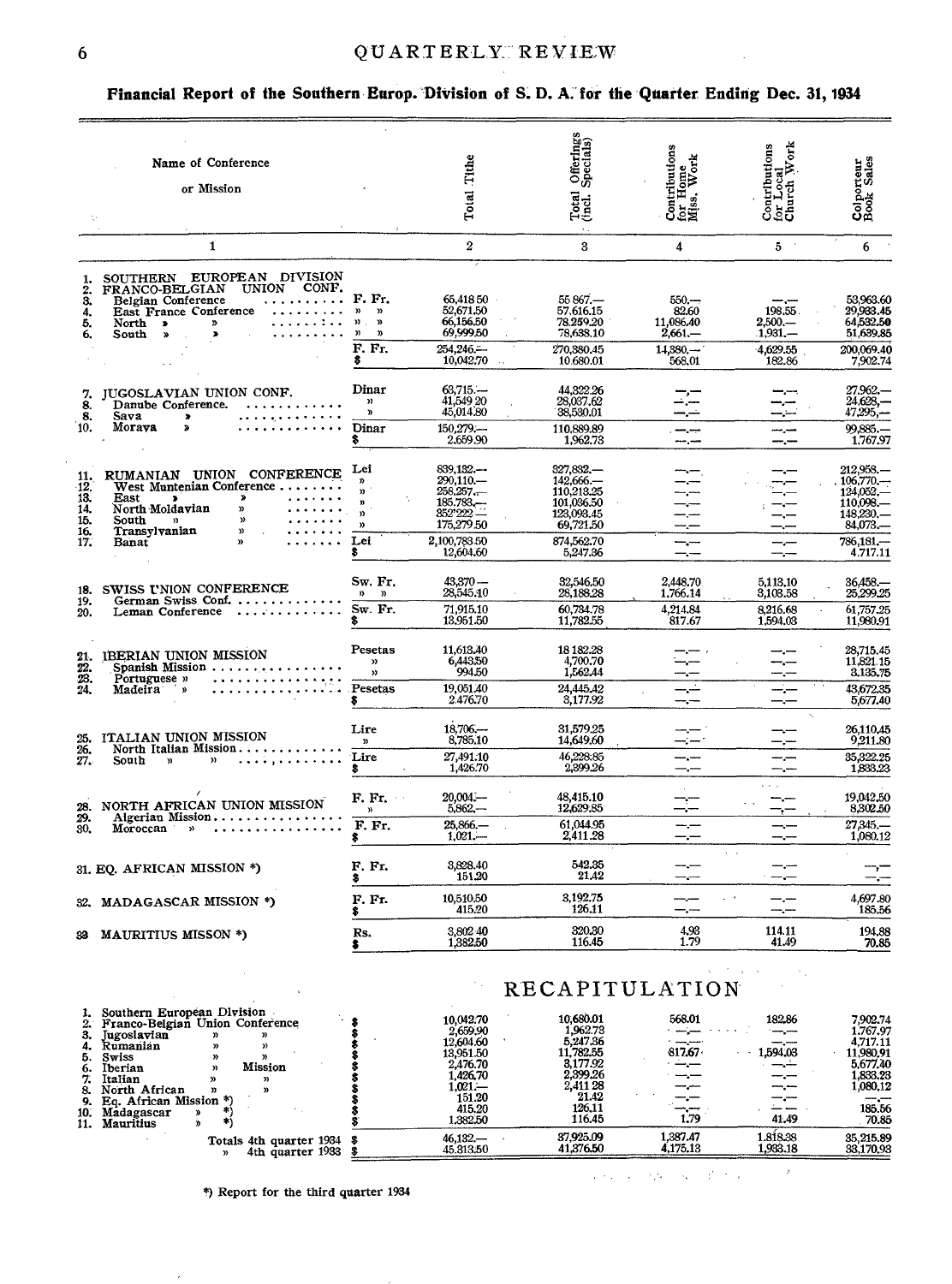### **QUARTERLY REVIEW**

### Specification of Mission Offerings (Column No. 3)

 $\hat{\boldsymbol{\theta}}$ 

 $\sim$  .

 $\mathbb{S}[\mathfrak{g}^{\vee},\mathfrak{g}^{\vee}_{\mathfrak{g}}]$  ,  $\mathfrak{g}^{\vee}_{\mathfrak{g}}$ 

|                                                                       |                                                                                                     |                                                                                          |                                                                                                        |                                                                                               |                                                       |                                                                                           |                                                                    | Special Offer.                                                                            |                                                                              |
|-----------------------------------------------------------------------|-----------------------------------------------------------------------------------------------------|------------------------------------------------------------------------------------------|--------------------------------------------------------------------------------------------------------|-----------------------------------------------------------------------------------------------|-------------------------------------------------------|-------------------------------------------------------------------------------------------|--------------------------------------------------------------------|-------------------------------------------------------------------------------------------|------------------------------------------------------------------------------|
|                                                                       | Sabbath School<br>Offerings (exc.<br>18th Sabbath)                                                  | Sabbath<br>13th Sabi<br>Offer ng                                                         | Harve-t<br>Ingathering                                                                                 | Annual<br>Offering's                                                                          | Miscellaneous<br>Offerings                            | Self Denial<br>Offerings                                                                  | Big<br>Week                                                        | Young<br>People's<br>Collection                                                           | (Relief Fund)<br>Weekly<br>Offerings                                         |
|                                                                       | $\overline{7}$                                                                                      | 8                                                                                        | 9                                                                                                      | 10                                                                                            | 11                                                    | 12                                                                                        | 13                                                                 | 14                                                                                        | 15                                                                           |
| 1.2.3.4.5.6.                                                          | 8,216.15<br>6,514.70<br>7,902.15<br>10,018.55<br>32.651.55                                          | $2,176-$<br>2,904.10<br>2,474.95<br>3.741.85<br>11,296.90                                | 30,751.20<br>4+822.60<br>57,582.45<br>54,743.25<br>183,899.50                                          | 12,690,20<br>7,142.45<br>9,990.15<br>9,399.45<br>39.222.25                                    | —.—                                                   | 200.65<br>$1 - 2.50$<br>$150 -$<br>$135 -$<br>648.15                                      | $\frac{1}{7.30}$<br>12,50<br>—, —<br>19.80                         | 1,807.10<br>$147-$<br>$600 -$<br>2554.10                                                  | 25.70<br>62.50<br>—.−<br>88.20                                               |
|                                                                       | 1,289.73                                                                                            | 446.23                                                                                   | 7,264.03                                                                                               | 1,549.28                                                                                      | — —                                                   | 25.60                                                                                     | $-.78$                                                             | 100.88                                                                                    | 3.49                                                                         |
| $\begin{array}{c} 7.8 \\ 8.9 \\ 9.10. \end{array}$                    | $11,965,-$<br>5,733.-<br>5,610.25                                                                   | 2,050.<br>1,440.75<br>1,086.50                                                           | 23,894.75<br>15,770.<br>27,073.75                                                                      | 5,387.75<br>4.064.50<br>4,011.25                                                              | —.—                                                   | 193.—<br>$142 -$<br>$60 -$                                                                | $\frac{16. -}{97.50}$<br>$67 -$                                    | 436.50<br>575.25<br>308.50                                                                | 379.26<br>214.62<br>312.76                                                   |
|                                                                       | 23,308.25<br>412.56                                                                                 | 4,577.25<br>81.01                                                                        | 66,738.50<br>1,181.27                                                                                  | 13,463.50<br>238.30                                                                           |                                                       | $395 -$<br>6.99                                                                           | 180.50<br>3.19                                                     | 1,320.25<br>23.36                                                                         | 906.64<br>16.05                                                              |
| 11.<br>12.<br>$\frac{13}{14}$<br>$\frac{15}{16}$<br>$\frac{1}{17}$    | 114,320.50<br>48,895,-<br>$44,920-$<br>$29.542-$<br>43,720.50<br>$23,528-$                          | 26,094.75<br>$12,119, -$<br>8,753.50<br>$7,250,-$<br>10,841.<br>$7,349, -$               | $76,541-$<br>37,945.—<br>$41,177-$<br>ę.<br>$41,197-43,25-$<br>25,569.—                                | 89,469.-<br>$37,183-$<br>12,348.25<br>$\frac{19,612,\dots}{22,710,\dots}$<br>10,655           |                                                       | $1.399 -$<br>388.—<br>$55. -$<br>$535 -$                                                  | 7,747.50<br>$1639 -$<br>$1,270,-$<br>—,—<br>$344 -$<br>$555. -$    | $-4,342.75$<br>$1,818-$<br>$199 -$<br>$1.401 -$<br>$97 -$<br>$550 -$                      | 7.917.50<br>2,679.—<br>1,545.50<br>1,979.50<br>1,550.65<br>1,515.50          |
|                                                                       | 304.926<br>1,829.46                                                                                 | 72,407.25<br>434.54                                                                      | 265,724.<br>1,594.34                                                                                   | 191,977.25<br>1,151.86                                                                        | —, —                                                  | $2,377, -$<br>14.25                                                                       | 11,555.50<br>69.33                                                 | 8,407.75<br>50.45                                                                         | 17,187.95<br>103.13                                                          |
| 18.<br>$\frac{19}{20}$                                                | 5,404.50<br>4,042.85                                                                                | $1,200-$<br>1,312.31                                                                     | 14,949,-<br>13,832.                                                                                    | $10,380-$<br>8,518.92                                                                         | $\frac{190.50}{332.10}$                               |                                                                                           | $\frac{1}{10}$                                                     | $265 -$<br>125.40                                                                         | 157.50<br>14.70                                                              |
|                                                                       | 9,447.35<br>1.832.78                                                                                | 2.512.31<br>487.39                                                                       | $28,781-$<br>5,583.51                                                                                  | 18,898.92<br>3,666.39                                                                         | 522.60<br>101.39                                      |                                                                                           | $10 -$<br>1.94                                                     | 390.40<br>75.74                                                                           | 172.20<br>33.41                                                              |
| $\frac{21}{22}$ .<br>23.<br>23.                                       | $\frac{2,438.21}{800.08}$<br>154.15                                                                 | 法令<br>$\begin{array}{c} 724.47 \\ 212.10 \end{array}$<br>39.11                           | 13,182.65<br>2,516.43<br>1,369.18                                                                      | 1.569.55<br>$962.20 -$                                                                        | $\mathcal{I}(\mathcal{A})$ .<br>÷.<br>4.75<br>— 1     | 244.75<br>107.14                                                                          | $6, -$<br>--.--                                                    | 11.90<br>102.75                                                                           |                                                                              |
| $\tilde{\zeta}$                                                       | 3,392,44<br>441.03                                                                                  | 975.68<br>126.84                                                                         | 17,068.26<br>2,218.87                                                                                  | 2,531.75<br>329.13                                                                            | 4.75<br>---.62                                        | 351.89<br>45.75                                                                           | $6 -$<br>$-.78$                                                    | 114.65<br>14.90                                                                           |                                                                              |
| $\frac{25}{25}$ .<br>27.                                              | 3,475.20<br>1,805.20                                                                                | 1,033.80<br>505.70                                                                       | 20,950.90<br>9,637.10                                                                                  | 5,129.40<br>1,807.35                                                                          |                                                       | 224.25<br>325.05                                                                          |                                                                    | 729.60<br>569.20                                                                          | 36.10                                                                        |
|                                                                       | 5,280,40<br>274.05                                                                                  | 1,539.50<br>79,90                                                                        | $30,588, -$<br>1,587.51                                                                                | 6936.75<br>360.02                                                                             |                                                       | 549.30<br>28.51                                                                           |                                                                    | 1,298.80<br>67.41                                                                         | 36.10<br>1.86                                                                |
| 28.<br>$\frac{29}{30}$ .                                              | $2,572-$<br>774.—                                                                                   | 654.10<br>296.10                                                                         | 42,058.75<br>10,932.05                                                                                 | 1,688.10<br>494.70                                                                            |                                                       |                                                                                           | 525.15                                                             | 917.—<br>$133-$                                                                           |                                                                              |
|                                                                       | 3,346.<br>132.16                                                                                    | 950.20<br>37.53                                                                          | 52,990.80<br>2,093.14                                                                                  | 2.182.80<br>86.22                                                                             |                                                       | —,—                                                                                       | $-525.15$<br>20.75<br>$\sim$ $\sim$                                | $1.050 -$<br>41.48                                                                        | ---                                                                          |
| 31.                                                                   | 390.25<br>15.41                                                                                     |                                                                                          |                                                                                                        |                                                                                               | 152.10<br>6.01                                        |                                                                                           |                                                                    |                                                                                           | - -                                                                          |
| 32.                                                                   | 1,880.10<br>74.26                                                                                   | 795.40<br>31.42                                                                          | 461.—<br>18.21                                                                                         |                                                                                               | ----                                                  | 56.25<br>2.22                                                                             | —.—                                                                | —.—                                                                                       |                                                                              |
| 33.                                                                   | 232.55<br>84.55                                                                                     | 85.35<br>31.03                                                                           | —,—<br>--.--                                                                                           | -.—.                                                                                          |                                                       | 2.40<br>$-.87$                                                                            | --.--<br>—.—                                                       |                                                                                           | -.-                                                                          |
|                                                                       |                                                                                                     |                                                                                          |                                                                                                        | <b>RECAPITULATION</b>                                                                         |                                                       |                                                                                           |                                                                    |                                                                                           |                                                                              |
| 1.<br>$\frac{2}{3}$<br>4.<br>5.<br>6.<br>7.<br>8.<br>9.<br>10.<br>11. | 1,289.73<br>412.56<br>1,829.46<br>1,832.78<br>441.03<br>274.05<br>132.16<br>15.41<br>74.26<br>84.55 | 446.23<br>81.01<br>434.54<br>487.39<br>126.84<br>79.90<br>37.53<br>---<br>31.42<br>31.03 | 7,264.03<br>1,181.27<br>1,594.34<br>5,583.51<br>2,218.87<br>1,587.51<br>2,093.14<br>---<br>18.21<br>マー | 1,549.28<br>238.30<br>1,151.86<br>3666.39<br>329.13<br>360.02<br>86.22<br>تبرئت<br>-.-<br>—.— | —.—<br>—. —<br>-.-<br>101.39<br>-- .62<br>6.01<br>--- | 25,60<br>6,99<br>14.25.<br>سندرجهم<br>45,75<br>28.51<br>--.--<br>--.---<br>2.22<br>$-.87$ | $-.78$<br>3.19<br>69.33<br>1.94<br>--.78<br>20.75<br>$- -$<br>-.-- | 100.88<br>23.36<br>50.45<br>75.74<br>14.90<br>67.41<br>41.48<br>$-$ , $-$<br>--.--<br>—,— | 3.48<br>16.05<br>103.13<br>33.41<br>--<br>1.86<br>—.—<br>--.--<br>⊸.⊷<br>—.— |

 $\overline{21.540.88}$ <br> $24,835.51$ 

6,385.99<br>6,180.31

 $\ddot{\phantom{a}}$ 

 $\frac{1,755.89}{1,820.98}$ 

 $\frac{124.19}{244.50}$ 

 $\frac{96.77}{99.21}$ 

 $\frac{374.22}{303.13}$ 

 $\frac{157.93}{162.45}$ 

 $\begin{array}{r} \hline 108.02 \\ 236.45 \end{array}$ 

7,381.20<br>7,493.96

 $\mathcal{F}^{\mathcal{A}}$  ,  $\mathcal{F}^{\mathcal{A}}$  ,  $\mathcal{F}^{\mathcal{A}}_{\mathcal{A}}$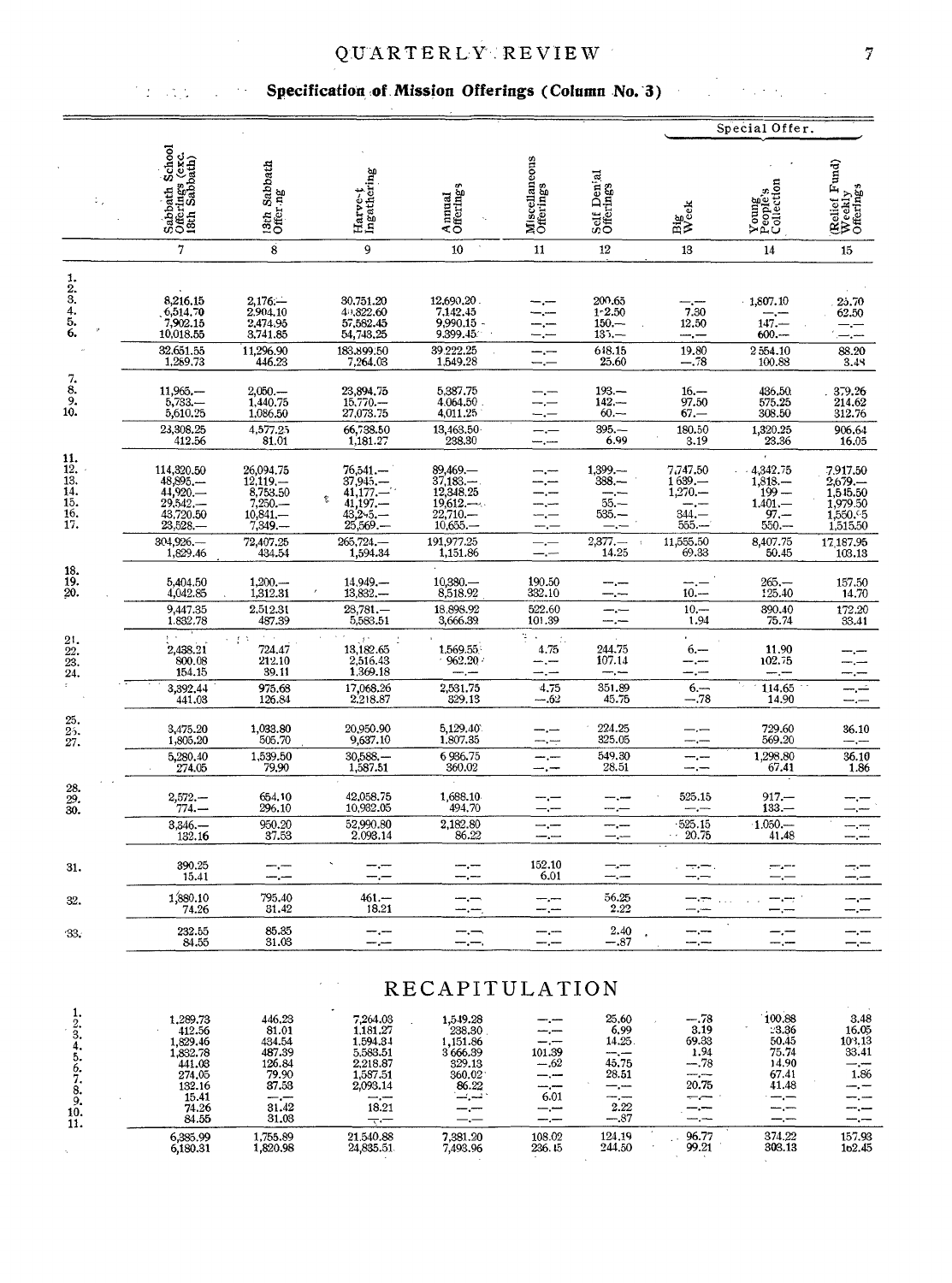#### **Report of the Missionary Volunteer Department of the Southern European Division**

|  |  | For the year 1934 |  |
|--|--|-------------------|--|
|--|--|-------------------|--|

|                                                                                                                                              | an<br>Franco-<br>Belgian<br>U. C. | Jugoslav.<br>U.C.    | Rumanian<br>U.C.        | Swiss<br>U.C.                | Iberian<br>U.M.   | Italian<br>U.M.        | African<br>M.<br>zö    | Missions                   |                         | $\frac{1}{6}$           |
|----------------------------------------------------------------------------------------------------------------------------------------------|-----------------------------------|----------------------|-------------------------|------------------------------|-------------------|------------------------|------------------------|----------------------------|-------------------------|-------------------------|
| Number of Societies<br>Number of Societies reporting<br>Total Membership (Including Associate                                                | 26<br>17                          | 25<br>10             | 217<br>161              | 19<br>$\overline{15}$        | $\frac{9}{6}$     | 14.<br>13 <sup>7</sup> | 3.<br>$\boldsymbol{2}$ | 22<br>19                   | 335<br>243              | 338<br>246              |
| and Junior Members)<br>Number reporting<br>Total of Senior and Junior young people<br>baptized, regardless of who labored                    | 436<br>44                         | 900<br>137           | 5122<br>2775            | 424<br>202                   | 74<br>81          | 127<br>82              | 47<br>34               | 613<br>560                 | 7743<br>3915            | 7253<br>3545            |
| for them $\ldots$                                                                                                                            | 12                                | 30                   | 169                     | 17                           | 15                | 8                      | 1                      | -14                        | 266                     | 385                     |
| Number baptized whom young people<br>had a part in winning $\ldots$<br>Number belonging to missionary bands                                  | 3<br>45                           | 100<br>42            | 39<br>1024              | 1                            | ----<br>85        | 9<br>58                | 7<br>31                | 72                         | 159<br>1357             | 88<br>1483              |
| REPORT OF MISSIONARY WORK:<br>Number of Bible readings or gospel                                                                             |                                   |                      |                         |                              |                   |                        |                        |                            |                         |                         |
| meetings<br>Number of missionary vi-its                                                                                                      | 535<br>778                        | 4335<br>2175         | 70776<br>43062          | 886<br>816                   | 769<br>1327       | 1598<br>1510           | 573<br>327             | 1694<br>1602               | 81166<br>51597          | 76014<br>48851          |
| Number of persons taken to S.S. or<br>other services<br>Number of persons given needed help<br>Number of treatments given                    | 170<br>527<br>102                 | 1113<br>1171<br>1013 | 15232<br>59196<br>11531 | 139<br>296<br>88             | 127<br>484<br>198 | 325<br>332<br>215      | 96<br>52<br>233        | 2867<br>661<br><b>1086</b> | 20069<br>62719<br>14466 | 27420<br>55092<br>13536 |
| Number of articles of clothing given<br>to the needy $\dots\dots\dots\dots\dots\dots\dots\dots\dots$<br>Number of books, missionary periodi- | 640                               | 326                  | 2845                    | 246                          | 145               | 223                    | 10                     | 168                        | 4603                    | 3819                    |
| cals or tracts distributed<br>Number of missionary letters written                                                                           | 11065<br>255                      | 3827<br>401          | 25023<br>1665           | 9540<br>361                  | 12257<br>171      | 4676<br>$-388$         | 3943<br>104            | 914<br>56                  | 71245<br>3401           | 74421<br>5046           |
| DEVOTIONAL AND EDUCATION.:<br>Number observing the Morning Watch                                                                             | 110                               | 126                  | 1364                    | 19                           | 19                | 71                     | 15                     | 588<br>Λ.                  | 2312                    | 2310                    |
| Number systematically reading Bible<br>through<br>Number taking Reading Course<br>No. studying for Stand. of Attainment                      | 31<br>29<br>16                    | 71                   | .617<br>679<br>1431     | $\leftharpoonup$<br>16<br>10 | 34<br>15<br>8     | 27<br>–<br>19          | 15                     | 29<br>14<br>31             | 824<br>753<br>1515      | 1142<br>1270<br>2151    |

### **Report of the Home Missionary Department of the Southern European Division**

i.

For the year 1934

| ខ ទ                                                          | Jugoslay.                                                       | Rumanian<br>U.C.                                                        | ∞⊶                                                          | Iberian<br>U.M.                                                |                                                               | African<br>.M.<br>ż₿                                     | Missions                                                   | ear<br>⊳<br>the<br>Totais<br>for the<br>1934                              | Year<br>Totals<br>for the<br>1988                                        |
|--------------------------------------------------------------|-----------------------------------------------------------------|-------------------------------------------------------------------------|-------------------------------------------------------------|----------------------------------------------------------------|---------------------------------------------------------------|----------------------------------------------------------|------------------------------------------------------------|---------------------------------------------------------------------------|--------------------------------------------------------------------------|
|                                                              |                                                                 |                                                                         |                                                             |                                                                |                                                               |                                                          |                                                            |                                                                           | 1404                                                                     |
| 74<br>2029                                                   | 110<br>2571                                                     | 520<br>14986                                                            | 2367                                                        | 16<br>676                                                      | 34<br>643                                                     | $\mathbf{u}$<br>268                                      | 26<br>899                                                  | 848<br>24439                                                              | 812<br>23172                                                             |
| 47<br>4                                                      | 85<br>3                                                         | 429<br>6                                                                | 46<br>2                                                     | 16<br>3                                                        | 29<br>2                                                       | 9<br>1                                                   | 14                                                         | 675<br>21                                                                 | 659<br>22                                                                |
| 51                                                           | 152                                                             |                                                                         | 30                                                          | 65                                                             | 134                                                           | 53                                                       | 98                                                         | 583<br>$\bullet$                                                          | 708                                                                      |
| 37<br>$\mathbf{u}$                                           | 52<br>62                                                        | 358<br>224                                                              | 23<br>14                                                    | 4<br>4                                                         | 24<br>27                                                      | 4                                                        | 12<br>10                                                   | 510<br>356                                                                | 435<br>306                                                               |
|                                                              | 44<br>-                                                         | 427<br>130                                                              | 2<br>1                                                      |                                                                |                                                               |                                                          |                                                            | 475<br>133                                                                | 298<br>176<br>98                                                         |
| 13                                                           | 20                                                              | 116                                                                     | 9                                                           |                                                                | 27                                                            | $\overline{2}$                                           |                                                            | 189                                                                       | 230                                                                      |
| \$1,213.24<br>460                                            | 1108                                                            | 13875                                                                   | \$2,676.78<br>856                                           | 381                                                            | \$22.73<br>379                                                | \$130.56<br>143                                          | \$7.85<br>611                                              | 17813                                                                     | \$4,051.16 \$1,927.29<br>13350                                           |
| 6181<br>7624<br>826<br>3568<br>1103<br>3990<br>65520<br>1753 | 64643<br>28493<br>6984<br>4120<br>6897<br>2506<br>21281<br>1894 | 537611<br>256786<br>100304<br>277940<br>59770<br>17125<br>75086<br>7371 | 5176<br>4714<br>678<br>1700<br>787<br>2790<br>59722<br>1834 | 6653<br>8057<br>1570<br>5045<br>1696<br>1461<br>131391<br>1153 | 8881<br>7648<br>1142<br>1998<br>2151<br>1510<br>18946<br>1800 | 2622<br>2011<br>336<br>197<br>695<br>-14<br>15094<br>437 | 9686<br>7283<br>3484<br>2739<br>2297<br>805<br>5208<br>391 | 641453<br>322616<br>115324<br>297307<br>75396<br>30201<br>392248<br>16633 | 515781<br>288755<br>84139<br>237797<br>67828<br>19967<br>375150<br>23585 |
|                                                              | 33<br>8                                                         | 116<br>29                                                               | 1415<br>79                                                  | $\frac{22}{57}$<br>16                                          | 65<br>$\begin{smallmatrix} 2\ 2\ 2\ 2 \end{smallmatrix}$      | 25<br>9                                                  | Italian<br>U.M.<br>4                                       | -18                                                                       | 1694<br>147                                                              |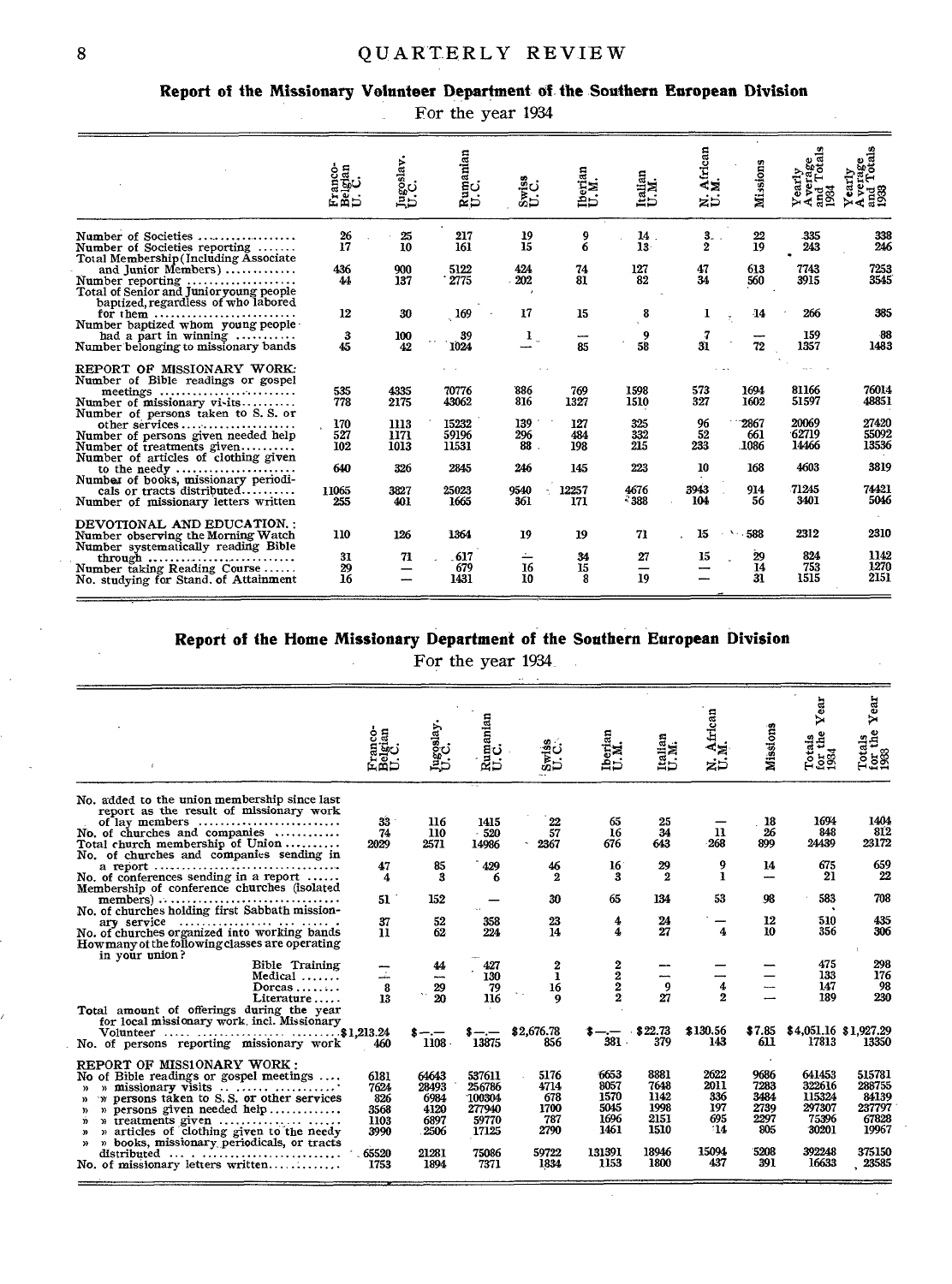### $\verb"QUARTERLY" REVIEW$

#### Report of the Publishing Department of the Southern European Division

For the Year 1934

|                                                                                             |                                                                                                                                                                                                                                                                                                                          | Average<br>Number of<br>Colporteurs              | ಕ<br>Number<br>Hours                                                       | Val of Books<br>in Dollars                                                                             | Vatue of<br>Periodicals<br>in Dollars                                                                  | ಕ<br>Average No.<br>Hrs. p. week                                     | l Total<br>of Sales<br>Currency<br>$\begin{array}{l} \mathbf{irand} \\ \mathbf{r}\mathbf{a} \mathbf{he} \\ \mathbf{ocal} \end{array} \text{,}$<br>ٽ<ڭ | Totals<br>Grand Tot<br>in Dollars<br>1984                                                                  | Grand Totals<br>in Dollars<br>1933                                                                         |
|---------------------------------------------------------------------------------------------|--------------------------------------------------------------------------------------------------------------------------------------------------------------------------------------------------------------------------------------------------------------------------------------------------------------------------|--------------------------------------------------|----------------------------------------------------------------------------|--------------------------------------------------------------------------------------------------------|--------------------------------------------------------------------------------------------------------|----------------------------------------------------------------------|-------------------------------------------------------------------------------------------------------------------------------------------------------|------------------------------------------------------------------------------------------------------------|------------------------------------------------------------------------------------------------------------|
| 1.<br>$\frac{2}{3}$<br>Ä,<br>5.                                                             | FRANCO-BELGIAN UN. CONF.<br>Belgian Conference<br>East France »<br>North<br>y)<br>$\mathbf{y}$<br>.<br>South<br>${\mathfrak y}$<br>.<br>${\mathfrak{p}}$                                                                                                                                                                 | 19<br>10<br>18<br>16                             | 12550<br>8128<br>15534<br>13162                                            |                                                                                                        |                                                                                                        | 12.7<br>15.6<br>16.6<br>15.8                                         | 361,795.05 B. F.<br>159,675.30 F. F.<br>339,244.50<br>$\mathcal{V}$<br>256,192.80<br>)                                                                | 10,024.22<br>6,307.17<br>13,400.14<br>10,119.59                                                            | 10,558.40<br>6,738.79<br>10,642.94<br>9,942.50                                                             |
|                                                                                             | Totals 1934<br>Totals 1933                                                                                                                                                                                                                                                                                               | 63<br>65                                         | 49374<br>51086                                                             | 5,705.22<br>$3,773-$                                                                                   | 34.145.90<br>34,109.63                                                                                 | 15.1<br>15.1                                                         | 1,008,889.75 F. F.<br>958,431.55<br>$\mathcal{Y}$                                                                                                     | 39,851.12                                                                                                  | 37,882.63                                                                                                  |
| 6.<br>$\frac{7}{8}$<br>9.                                                                   | JUGOSLAVIAN UN. CONF.<br>Danube Conference<br>Sava<br>.<br>$\boldsymbol{\mathfrak{d}}$<br>Moraya<br>.<br>$\mathfrak{p}$                                                                                                                                                                                                  | 20<br>14<br>22                                   | 23862<br>14248<br>28177                                                    |                                                                                                        |                                                                                                        | 22.9<br>19.6<br>24.6                                                 | $134,676 -$ Din.<br>$97,103$ $ \prime$<br>$186,885-$<br>$\mathcal{Y}$                                                                                 | 2,383.75<br>1,718.71<br>3,307.86                                                                           | 2.037.94<br>2,187.49<br>1,965.06                                                                           |
|                                                                                             | Totals $1934$<br>Totals 1933                                                                                                                                                                                                                                                                                             | 56<br>50                                         | 66287<br>64116                                                             | 5,198.27<br>4,405.30                                                                                   | 2,212.05<br>1,785.19                                                                                   | 22.8<br>24.7                                                         | 418,664.- Din.<br>$349,524-$<br>$\mathcal{Y}$                                                                                                         | 7,410.32                                                                                                   | 6,190.49                                                                                                   |
| 10.<br>11.<br>$\overline{12}$<br>13.<br>14.<br>15.<br>16.<br>17.                            | RUMANIAN UN. CONF.<br>West Muntenian Conference<br>East<br>$\mathcal{V}$<br>$\mathcal{V}$<br>North Moldavian<br>))<br>$\ddot{\phantom{a}}$<br>South<br>Y)<br>$\mathbf{D}$<br>$\ddot{\phantom{a}}$<br>Tran-ylvanian<br>$\boldsymbol{\mathfrak{p}}$<br>$\ddot{\phantom{a}}$<br>Banat<br>$\boldsymbol{\lambda}$<br>$School$ | 24<br>11<br>15<br>16<br>12<br>10<br>8            | 35241<br>16501<br>27590<br>25079<br>21044<br>11803<br>1221                 |                                                                                                        |                                                                                                        | 28.2<br>28.8<br>35.4<br>30.1<br>33.7<br>22.7<br>29.3                 | 853,992.- Lei<br>467.140.— »<br>$522,903 - w$<br>$448,771$ »<br>$390,269$ »<br>$283.395 - n$<br>$37,671-$<br>$\mathcal{D}$                            | 5,123.95<br>2,802.84<br>3,137.43<br>2,692.62<br>2,341.62<br>1,700.37<br>226.03                             | 4,028.29<br>2.022.40<br>3,985.83<br>2,274.03<br>2,312.46<br>2,204.87<br>353.32                             |
|                                                                                             | Totals 1934<br>Totals $1933$                                                                                                                                                                                                                                                                                             | 96<br>106                                        | 138479<br>148409                                                           | 11,664.60<br>10.659.77                                                                                 | 6,360.26<br>6.521.43                                                                                   | 27.7<br>26.9                                                         | 3,004,141.- Lei<br>$2,862,766$ »                                                                                                                      | 18,024.86                                                                                                  | 17, 181, 20                                                                                                |
| 18.<br>19.<br>20.                                                                           | SWISS UNION CONFERENCE<br>German Swiss Conference<br>Leman<br>$\lambda$                                                                                                                                                                                                                                                  | 25<br>16                                         | 38511<br>18690                                                             |                                                                                                        |                                                                                                        | 29.6<br>22,5                                                         | $145,757 - S.$ F.<br>103,664.55<br>$\mathcal{V}$                                                                                                      | 28,276.84<br>20,110,89                                                                                     | 29,452.42<br>22,199.54                                                                                     |
|                                                                                             | Totals $1934$<br>Totals 1933                                                                                                                                                                                                                                                                                             | 41<br>44                                         | 57201<br>59498                                                             | 10,160.11<br>11,305.87                                                                                 | 38,227.62<br>40,346.09                                                                                 | 26.8<br>26.0                                                         | 249,421.55 S. F.<br>265,971.35<br>$\mathfrak{D}$                                                                                                      | 48,387.73                                                                                                  | 51,651.96                                                                                                  |
| $\begin{array}{l} \textbf{21.} \\ \textbf{22.} \\ \textbf{23.} \\ \textbf{24.} \end{array}$ | <b>IBERIAN UNION MISSION</b><br>Spanish<br>Mission<br>Portuguese<br>Madeira<br>$\mathfrak{p}$<br>.                                                                                                                                                                                                                       | 20<br>14<br>1                                    | 22341<br>14202<br>1667                                                     |                                                                                                        |                                                                                                        | 21.5<br>19.5                                                         | 149,486.20 Pes.<br>50,025.85<br>))<br>6,508.30<br>))                                                                                                  | 19,433.19<br>6,503.35<br>846.07                                                                            | 13,269.61<br>4,623.96                                                                                      |
|                                                                                             | Totals 1934<br>Totals 1933                                                                                                                                                                                                                                                                                               | 35<br>30                                         | 38210<br>33598                                                             | 23,462.74                                                                                              | 3,319.87                                                                                               | 21.0<br>21.5                                                         | 206,020.35 Pes.                                                                                                                                       | 26,782.61                                                                                                  | 17,893.57                                                                                                  |
| $\frac{25}{26}$ .<br>27.                                                                    | ITALIAN UNION MISSION *<br>North Italian Mission<br>$y = 1, 1, 1, 1, 1, 1$<br>South<br>$\mathcal{D}$                                                                                                                                                                                                                     |                                                  |                                                                            |                                                                                                        |                                                                                                        |                                                                      |                                                                                                                                                       |                                                                                                            |                                                                                                            |
|                                                                                             | Totals 1934<br>Totals 1933                                                                                                                                                                                                                                                                                               | 29<br>26                                         | 31670<br>27662                                                             | 1,148.78<br>635.97                                                                                     | 7,077.36<br>6,791.92                                                                                   | 21.0<br>20.5                                                         | 158,500.- Lire<br>143,126.70<br>$\mathcal{V}$                                                                                                         | 8,226.14                                                                                                   | 7,427.89                                                                                                   |
| 28.<br>29.<br>30,                                                                           | NORTH AFRICAN UNION MISS,<br>Algerian Mission<br>$Moreover n \rightarrow \ldots \ldots$                                                                                                                                                                                                                                  | 8<br>$\boldsymbol{2}$                            | 4910<br>2446                                                               |                                                                                                        |                                                                                                        | 11.8<br>23.5                                                         | $106,020 - F. F.$<br>$46,043-$<br>$\mathcal{D}$                                                                                                       | 4,187.79<br>1,818.69                                                                                       | 4,077.39<br>1,087.34                                                                                       |
|                                                                                             | Totals $1934$<br>Totals 1933                                                                                                                                                                                                                                                                                             | 10<br>10                                         | 7356<br>7002                                                               | 1.832.43<br>2,055.75                                                                                   | 4,174.05<br>3,108.98                                                                                   | 14.1<br>13.5                                                         | $152,063 - F. F.$<br>130,668.50<br>${\mathfrak{d}}$                                                                                                   | 6,006.48                                                                                                   | 5,164.73                                                                                                   |
| 31.                                                                                         | MADAGASCAR MISSION<br>Totals $1934$<br>Totals 1933                                                                                                                                                                                                                                                                       | 8<br>9                                           | 8491<br>5083                                                               | 741.85<br>899.12                                                                                       | 275.82<br>747.22                                                                                       | 20.4<br>10.9                                                         | 25,764.45 F. F.<br>41,652.85<br>$\mathcal{D}$                                                                                                         | 1,017.67                                                                                                   | 1,664.34                                                                                                   |
|                                                                                             | 32. MAURITIUS MISSION<br>**Totals 1934<br>***Totals $1933$                                                                                                                                                                                                                                                               | 1<br>1                                           | 619<br>82                                                                  | 25.13<br>95.63                                                                                         | 198.96<br>$48 -$                                                                                       | 31.0<br>20.5                                                         | 616.32 Rs.<br>430.88 »                                                                                                                                | 224.09                                                                                                     | 143.63                                                                                                     |
|                                                                                             |                                                                                                                                                                                                                                                                                                                          |                                                  |                                                                            |                                                                                                        | RECAPITULATION                                                                                         |                                                                      |                                                                                                                                                       |                                                                                                            |                                                                                                            |
| 1.<br>2.<br>3.<br>4.<br>5.<br>6.<br>7.<br>8.<br>9.                                          | Franco-Belgian Union Conference<br>Jugoslavian<br>))<br>»<br>Rumanian<br>$\mathcal{V}$<br>У)<br>Swiss<br>$\boldsymbol{\mathfrak{d}}$<br>))<br>Iberian Uni n Mission<br>Italian<br>$y = 1, 1, 1, 1, 1, 1, 1, 1, 1$<br>$\mathcal{D}$<br>North African Union Mission<br>Madagascar Mission<br>Mauritius                     | 63<br>56<br>96<br>41<br>35<br>29<br>10<br>8<br>1 | 49374<br>66287<br>138479<br>57201<br>38210<br>31670<br>7356<br>8491<br>619 | 5,705.22<br>5,198.27<br>11,664.60<br>10,160.11<br>23,462.74<br>1,148.78<br>1,832.43<br>741.85<br>25.13 | 34.145.90<br>2,212.05<br>6,360.26<br>38,227.62<br>3,319.87<br>7,077.36<br>4,174.05<br>275.82<br>198.96 | 15.1<br>22.8<br>27.7<br>26.8<br>21.0<br>21.0<br>14.1<br>20.4<br>31.0 |                                                                                                                                                       | 39,851.12<br>7,410.32<br>18,024.86<br>48,387.73<br>26,782.61<br>8,226.14<br>6,006.48<br>1,017.67<br>224.09 | 37,882.63<br>6,190.49<br>17,181.20<br>51,651.96<br>17,893.57<br>7,427.89<br>5,164.73<br>1,646.34<br>143.63 |
|                                                                                             | Totals 1934<br>Totals $1933$                                                                                                                                                                                                                                                                                             | 339<br>341                                       | 397687<br>396536                                                           | 59,939.13<br>51,723.98                                                                                 | 95,991.89<br>93,458.46                                                                                 | 22.6<br>22.4                                                         |                                                                                                                                                       | 155,931.02<br>145,182.44                                                                                   | 145, 182. 44                                                                                               |
|                                                                                             | Gains<br>Loss                                                                                                                                                                                                                                                                                                            | $\mathbf{2}$                                     | 1151                                                                       | 8,215.15                                                                                               | 2,533.43                                                                                               | 0.2                                                                  |                                                                                                                                                       | 10,748.58                                                                                                  |                                                                                                            |

 $\bar{z}$ 

 $*$  No report for local fields on account of organizatorial changes  $**$  This total for 1934 is for 1 month only  $***$  This total for 1933 is for 5 months only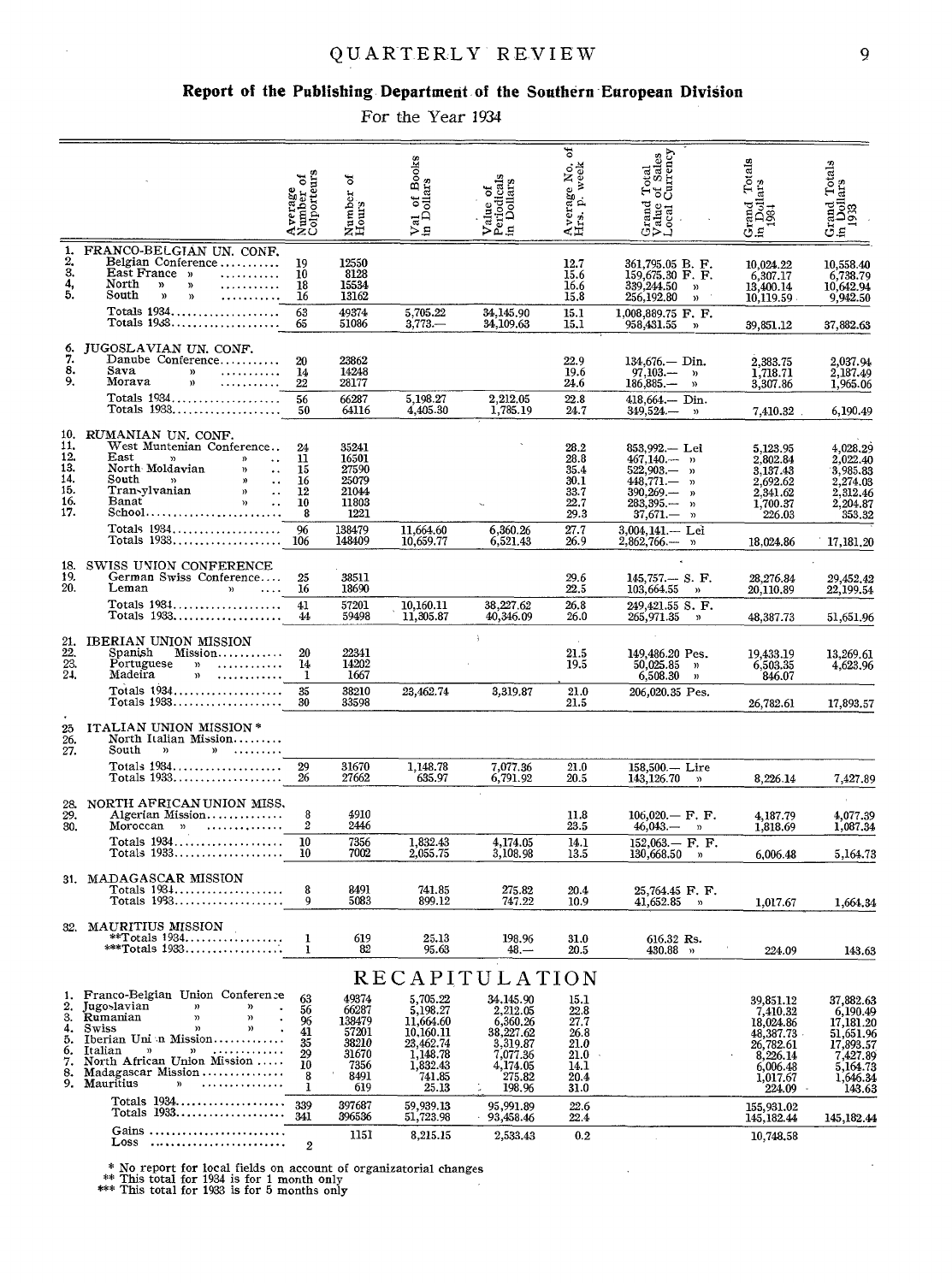Statistical Summary of the Southern European Division for the Year 1934

| Name of Conference<br>or Mission                                                                                                                                                                                                                                                                                                                                                              | ፝፝፝፝<br>à<br>Number<br>Churche                             | Members<br>ious<br>Ł.<br>ە<br>á.                                       | Baptism                                                          | Vote                                      | etter                                           | Gains<br>Total                                            | Apostasy                                             | Death                                       | Letter                                                | osses<br>⊶<br>Total                                       | Gain<br>ž                                                    | ship<br>Present<br>Members<br>Δ.                                       | Minist<br>$\overline{ }$<br>Mini<br>된<br>c                                         | w<br>Work<br>centiates<br><b>Other</b><br>9<br>ã.                    | No.<br>ssers<br>z<br>&g<br>Na<br>era<br>Can<br>⊲ະ | ō<br>Ě<br>ನ<br>an<br>Total                                                   | etoo.<br>៵<br>£<br>Number<br>Sab. Sch                      | Sab. School<br>Membership                                                | Average<br>Attendance                                                    |
|-----------------------------------------------------------------------------------------------------------------------------------------------------------------------------------------------------------------------------------------------------------------------------------------------------------------------------------------------------------------------------------------------|------------------------------------------------------------|------------------------------------------------------------------------|------------------------------------------------------------------|-------------------------------------------|-------------------------------------------------|-----------------------------------------------------------|------------------------------------------------------|---------------------------------------------|-------------------------------------------------------|-----------------------------------------------------------|--------------------------------------------------------------|------------------------------------------------------------------------|------------------------------------------------------------------------------------|----------------------------------------------------------------------|---------------------------------------------------|------------------------------------------------------------------------------|------------------------------------------------------------|--------------------------------------------------------------------------|--------------------------------------------------------------------------|
|                                                                                                                                                                                                                                                                                                                                                                                               | 2                                                          | 3                                                                      | 4                                                                | 5                                         | б                                               | 7                                                         | 8                                                    | 9                                           | 10                                                    | 11                                                        | 12                                                           | 13                                                                     | 14<br>15                                                                           | 16<br>17                                                             | 18<br>                                            | 19                                                                           | 20                                                         | 21                                                                       | 22                                                                       |
| 1. SOUTHERN EUROP. DIV.<br>2. Franco-Belgian Un. Confer<br>3. Jugoslavian<br>)<br>$\mathcal{D}$<br>4. Rumanian<br>y)<br>$\mathbf{v}$<br>5. Swiss<br>$\mathbf{v}$<br>n.<br>Union Miss<br>6. Iberian<br>7. Italian<br>$\mathcal{D}$<br>Y)<br>.<br>8. North African<br>$\mathfrak{p}$<br>$\cdots$<br>Miss<br>9. Equatorial<br>African<br>10. Madagascar<br>ν,<br>11. Mauritius<br>$\mathfrak{p}$ | 65<br>106<br>474<br>54<br>17<br>27<br>10<br>$\overline{2}$ | 1977<br>2313<br>14194<br>2383<br>632<br>614<br>261<br>95<br>240<br>463 | 157<br>355<br>1337<br>134<br>$\frac{82}{52}$<br>$34$<br>70<br>45 | 11<br>24<br>208<br>10<br>8<br>7<br>3<br>8 | 117<br>32<br>1054<br>56<br>59<br>103<br>28<br>4 | 285<br>411<br>2599<br>200<br>149<br>162<br>65<br>82<br>45 | 76<br>70<br>595<br>119<br>32<br>$\frac{29}{20}$<br>3 | 24<br>25<br>146<br>31<br>12<br>8<br>9<br>10 | 133<br>58<br>1066<br>66<br>61<br>$\frac{96}{31}$<br>5 | 233<br>153<br>1807<br>216<br>105<br>133<br>58<br>14<br>10 | 52<br>258<br>792<br>$-16$<br>44<br>29<br>$^{-2}$<br>68<br>35 | 2029<br>2571<br>14986<br>2367<br>676<br>643<br>268<br>93<br>308<br>498 | б.<br>5<br>22<br>15<br>15.<br>-5<br>55<br>23<br>14<br>4<br>9<br>10<br>9<br>3<br>9. | 8<br>21<br>4<br>16<br>9<br>9 12<br>9<br>g.<br>3<br>3<br>Q<br>2<br>12 | 63<br>56<br>96<br>41<br>35<br>29<br>10<br>8       | 19<br>126<br>81<br>199<br>80<br>64<br>56<br>$\overline{27}$<br>5<br>23<br>15 | 80<br>109<br>512<br>59<br>27<br>33<br>13<br>27<br>15<br>30 | 1960<br>3239<br>22533<br>1942<br>681<br>727<br>272<br>2342<br>739<br>859 | 1610<br>2593<br>19009<br>1543<br>689<br>669<br>216<br>2065<br>586<br>556 |
| Totals for the year 1934                                                                                                                                                                                                                                                                                                                                                                      | 771                                                        | 23172                                                                  | 2266                                                             | 279                                       | 1454                                            | 3999                                                      | 944                                                  | 272                                         | 1516                                                  | 2732                                                      | 1267                                                         | 24439                                                                  | -80<br>140                                                                         | 102 34                                                               | 339                                               | 695                                                                          | 905                                                        | 35294                                                                    | 29536                                                                    |
| Totals for the year 1933                                                                                                                                                                                                                                                                                                                                                                      | 760                                                        | 21658                                                                  | 2402                                                             | 321                                       | 1865                                            | 4588                                                      | 874                                                  | 267                                         | 1933                                                  | 3074                                                      | 1514                                                         | 23172                                                                  | 133.62                                                                             | 105<br>45                                                            | 341                                               | 686                                                                          | 894                                                        | 32248                                                                    | 21844                                                                    |

young woman. One day she borrowed "Great-Controversy", the title of which attracted her attention in the library of some friends who had no interest in it. The message in the book made a deep impression on her. She read it through three times, put aside her jewels and<br>began to observe the Sabbath in spite of the opposition of her mother. She knew nothing about Adventists. Arriving one morning, last fall, at the place where she was learning typewriting. she inquired what exercise she should do. "You may copy something out of this paper," answered the director pointing to a copy of our Harvest Ingathering magazine that was lying on the table. He had given an offering for it the day before to one of the girls of the family mentioned above. One can easily picture the surprise and eagerness of the girl as she looked through the paper and saw the address of our meeting place in her own home town. The first thing she did at noon was to hurry there and get in touch with Brother Succar.

Surely we live in a time when God is doing great and wonderful things to bless the efforts of His children. He is using in a special way the literature ministry to gather a people for the glorious day of His appearing.

F. CHARPIOT.

## Our Annual Summaries

With the passing of another year we have anew had<br>the privilege of summarizing both the statistical, the financial, as well as the departmental reports of the Division for the year 1934. We are presenting these stafistical facts in this issue of the QUARTERLY REVIEW. The story which they tell sounds the same note of advance as in former years. Although our increase in membership did not come up to our expectations, yet we render deep gratitude to God for all that has been accomplished.

There are altogether in our Division 771 organized churches. In this respect the Southern European Division ranks third among the world divisions, as only the North American and the Central European Divisions have a larger number of churches. The membership, as will be noticed from the report, has grown from 25,172 a year ago, to 24,439 at the end of 1934. There were baptized and added to the church on profession of faith a total of 2545.

The financial summary reveals the fact that the tithe for the year amounted to \$ 167,979.90 which is approximately \$4000.— more than the previous year. Indeed a very cncouraging omen of the faithfulness of our believers in rendering to God a faithful tithe. The mission offerings on the whole have kept up fairly well with the receipts of the previous year as will be noticed by studying the comparative tables. This is so much the more remarkable as the general economic situation in certain sections of our Division from which we have the heaviest income has been further impaired and unemployment grown worse.

In order, however, to fulfill and take care of our ever increasing mission obligations, we must increase our income in tithe and offerings for the present year with a considerable sum. To this we have made reference in another article.

A brief analysis of the Publishing, and Home Missionary reports will also be found in the present issue. so we shall not refer to them here. We desire, however, to call attention to the fact that our Sabbath School membership is now 35.294 in 905 Sabbath schools. Our Missionary Volunteer membership has also made an encouraging gain during the year, so that at present we have 7743 young people enrolled in our societies. In addition to their general missionary activities and their contribution to the work through the regular established plans and campaigns for the financing of our mission work, the young people collected during 1934 a sum of a little over  $$1,000$  – (gold) for the work in the Madagascar Mission.

In this connection we wish to call attention to an important meeting which will be held in the interest of our young people in the western section of our Division field this summer. It has been decided to hold a young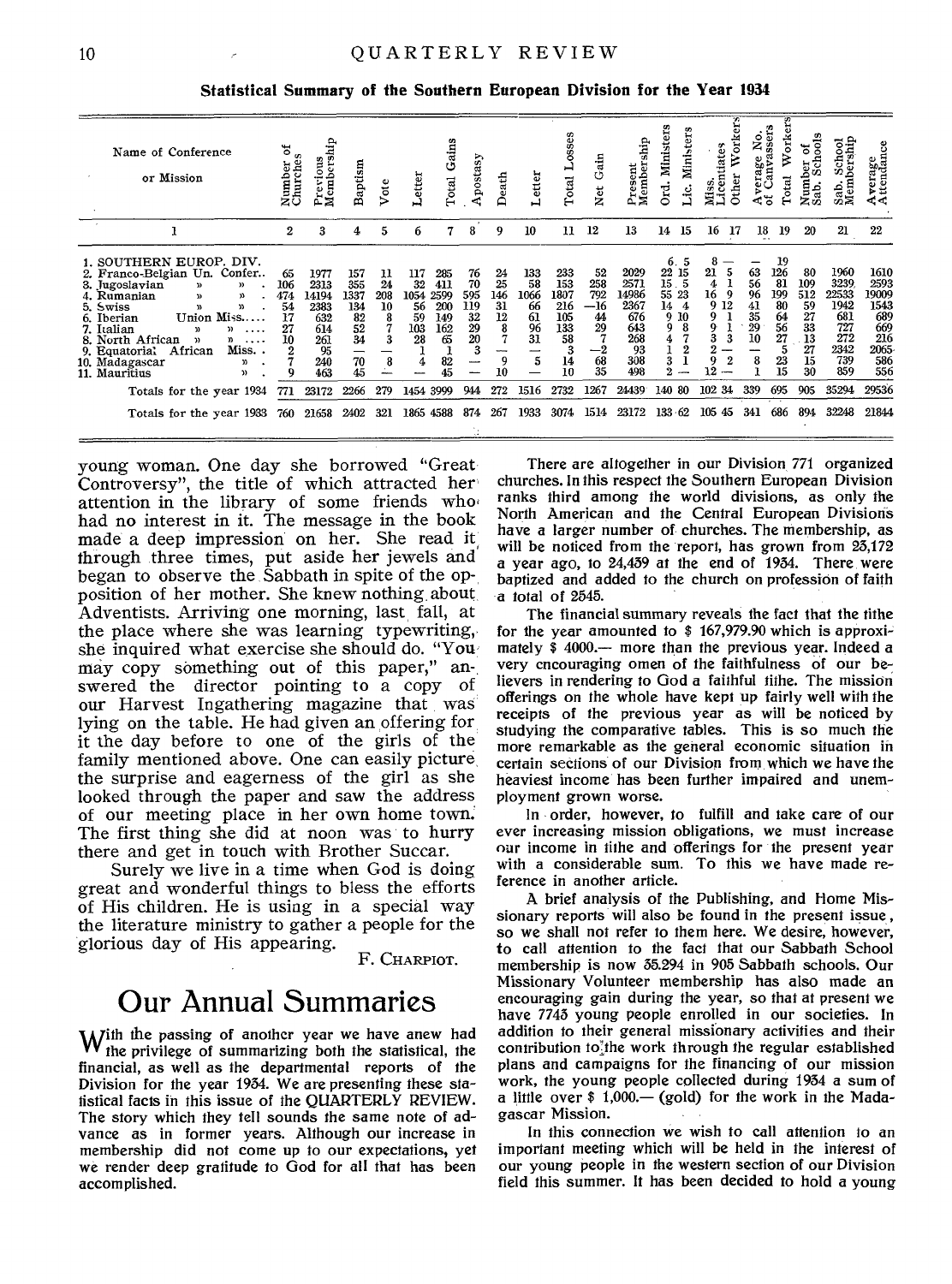687.96

 $\mathbb{S}^2$ 

1,151.2

6,077.11

7,535.69

Ŗ.

720.

 $8,196.19.$ 

45,595.45

 $95\,$ 

6,937.

25,418.66

145.182.44

8,938.87 18,869.57

102,321.05

163.808.30

 $\ddot{\phantom{0}}$ 

1933

year

**Totals** for the

s Juu ayo 619.98 ì9  $\tilde{M}$ eekly Collection 요 목 용 운 옥 크 욕 ㅣ ㅣ ㅣ<br>되 허 용 운 옥 크 욕 ㅣ ㅣ ㅣ<br>지 허 음 유 유 북 *ㅣ* ㅣ ㅣ 1,019.78  $\mathbf{1}$ Leobje.a<br>Aonus  $1,96,78$ <br> $8,56$ <br> $8,62,82$ <br> $8,62,83$ <br> $8,62,83$ <br> $8,75,83$ <br> $8,75,83$ <br> $8,75,83$ <br> $8,8,8,8$ <br> $8,8,8,8$ <br> $8,8,8,8$ 5,528.82  $\rm{Big}$  Week ഇ ក្ក<br>ខេត្ត អូន ខេត្ត ។ នា<br>ទី ខេត្ត ទី ភូមិ ភ្នំ ។ នាំ ខេ 6,127.78 Self Denial  $\overline{a}$ egariañ O  $\Box$ 684.21  $\frac{1}{38}$  $3.74$  $\frac{1}{1}$ Miscellaneous  $\mathbf{a}$ 85.38<br>247.39 55.71 53.82 54.83<br>35.71 53.82 54.83 65.63<br>36.71 54.83 65.71 65.71 egnironO 7,984.90 IsunnA.  $\begin{array}{l} 19,595.66\\ 1,740.18\\ 2,939.18\\ 10,036.24\\ 3,635.63\\ 4,639.64\\ 5,639.64\\ 6,739.32\\ 6,64.65\\ 6,7,73\\ 6,7,73\\ 6,7,73\\ 6,77.59\\ \hline \end{array}$  $\tilde{\mathfrak{g}}$ gationisgnl  $\sigma$ 44,569. 1Saa 18H  $\begin{array}{l} 84.68 \\ 63.62 \\ 16.63 \\ 16.64 \\ 16.65 \\ 16.66 \\ 16.67 \\ 16.67 \\ 16.68 \\ 16.67 \\ 16.67 \\ 16.67 \\ 16.67 \\ 16.67 \\ 16.67 \\ 16.67 \\ 16.67 \\ 16.67 \\ 16.67 \\ 16.67 \\ 16.67 \\ 16.67 \\ 16.67 \\ 16.67 \\ 16.67 \\ 16.67 \\ 16.67 \\ 16.67 \\ 16.67 \\ 16.67 \\ 16$  $301190$ 6,650.66  $\infty$ diadak dist  $4,627.74$ <br> $7,386.76$ <br> $7,400.81$ <br> $7,600.71$ <br> $7,600.71$ <br> $8,60.71$ <br> $8,60.74$ <br> $8,80.74$ <br> $8,80.74$ <br> $8,80.74$ <br> $8,80.74$  $25,524-$ Sth Sabbath)<br>Offerings (exc.<br>Offerings (exc.  $\mathbf{r}$  $\begin{array}{l} 39, 851, 12\\ 7, 410, 32\\ 13, 024, 86\\ 49, 387, 73\\ 6, 326, 14\\ 6, 006, 48\\ 6, 006, 40\\ 1, 017, 67\\ 1, 017, 67\\ \end{array}$ 155,931.02 ROOK 29162  $\ddot{\bullet}$ conporteur Contributions<br>for Local<br>Contributions  $-48$ <br>146.48<br>87.06  $5,847.37$  $\frac{-}{132.83}$ 6,694.42 in.  $2,676.78$  $-2.73$ <br>130,56  $4,051.16$ ,213.24  $7.85$  $\begin{array}{ll} \mbox{Miss.}\ \mbox{Work} \\ \mbox{for Homem} \\ \mbox{Contribution} \end{array}$ پ  $\begin{array}{l} 39,702.61\\ 4,988.04\\ 4,964.78\\ 23,464.13\\ 7,653.10\\ 6,303.06\\ 6,303.06\\ 224.53\\ 1,084.06\\ 1,084.06\\ 1,085.45\\ 1,085.45 \end{array}$ 99,709.50 (incl. Specials)<br>Total Offerings e.  $35,755.30$   $35,95.30$   $35,95.30$   $35,95.30$   $35,95.30$   $35,95.30$   $35,95.30$   $35,95.30$   $35,95.30$   $35,95.30$   $35,75.70$ 167,979.90 Total Tithe  $\sim$ .<br>ده year 1934 DIV.  $\frac{1}{2}$  $\vdots$  $\frac{1}{2}$  $\ddot{\ddot{\cdot}}$  $Mission$  $\frac{1}{2}$  $\vdots$  $\frac{1}{2}$ Un. Conter. **EUROPEAN**  $\approx$   $\approx$  $\sim$ Mission Name of Conference Totals for the  $\begin{tabular}{l|c} SOUTHRIN EUROP\\ \hline \textbf{Franco-Belgian Un.} \\ \textbf{Dugoslaxian} \\ \textbf{Rumanian} \\ \textbf{Rumanian} \\ \textbf{Derina Unon Missi} \\ \textbf{Derian Unon Missi} \\ \textbf{Malmoial Atrican} \\ \textbf{Mqawoi al. Atrican} \\ \textbf{Mqawoi al.} \\ \textbf{Mardius} \\ \textbf{Maur  
Uus} \\ \textbf{Maur  
Uus} \\ \textbf{Maur  
Uus} \\ \textbf{Maur  
Uus} \\ \textbf{Maur  
Uus} \\ \textbf{Maur  
U$ Mission ă ⊣் ஸ் ீச்மிம் ⊢் பீ பீ பீ பி

Financial Summary of the Southern European Division for the Year 1934

people's congress at our Collonges school from July 25 to 28 intended especially for the young people of France, Belgium, and Switzerland. We are however hoping also to have some representatives from Italy, Spain, and Portugal.

As the work marches onward we are reminded of a brief statement in the Spirit of prophecy which reads: "Courage, energy, and perseverance they [the workers] must possess. Though apparent impossibilities obstruct their way, by His grace they are to go forward. Instead of deploring difficulties they are called upon to surmount them. They are to despair of nothing, and to hope for everything."  $-$  "Gospel Workers," p. 39.

 $S.R.$ 

## "Words to Writers"

In this new little booklet, "Words to Writers," is contained much timely advice to those who write. The author, Miss Mable Hinkhouse, is both a writer and a proofreader who has been connected with one of our main publishing houses for years and is speaking from practical experience.

To be able to express clearly and convincingly our message of truth through well-written articles, stories, reports, and letters is an accomplishment well worthy of highest endeavor. There are many in our ranks who should qualify themselves for greater efficiency at the point of the pen.

A few of the valuable sections contained in the booklet are here listed : Life's Greatest Moments. Selfexpression, Qualifications, Learning to Write, Writing Technique, What to Write About, Nothing New? How Writers Write, References, The Writer's Tools, Braving the Editorial Den, etc.

The booklet contains 56 pages, including a fourpage supplement to Seventh-day Adventist writers. It can be ordered through one of our publishing houses, and costs 25 cents.

#### CONTENTS

"Lengthen Thy Cords", A, V. Olson An Important Winter Council, Steen Rasmussen "Melting Pot" for Missions, Fr. Brennwald Literature Ministry in 1934, F. Charpiot Our Annual Summaries, S. R. " Words to Writers."

#### SOUTHERN EUROPEAN OUARTERLY REVIEW

Organ of the Southern European Division of Seventh-day Adventists<br>published every quarter by

Imprimerie du Séminaire adventiste, Collonges-sous-Salève

#### Subscription prices:

| France $\ldots$ 4 frs.<br>Other countries $\ldots$ $\ldots$ $\ldots$ $\ldots$ $\ldots$ 6 frs.  |  |  |  |  |  |  |  |
|------------------------------------------------------------------------------------------------|--|--|--|--|--|--|--|
| Address of Editor (to whom all manuscripts should be sent):<br>Höheweg 17, Berne, Switzerland. |  |  |  |  |  |  |  |
| Steen Rasmussen Editor                                                                         |  |  |  |  |  |  |  |